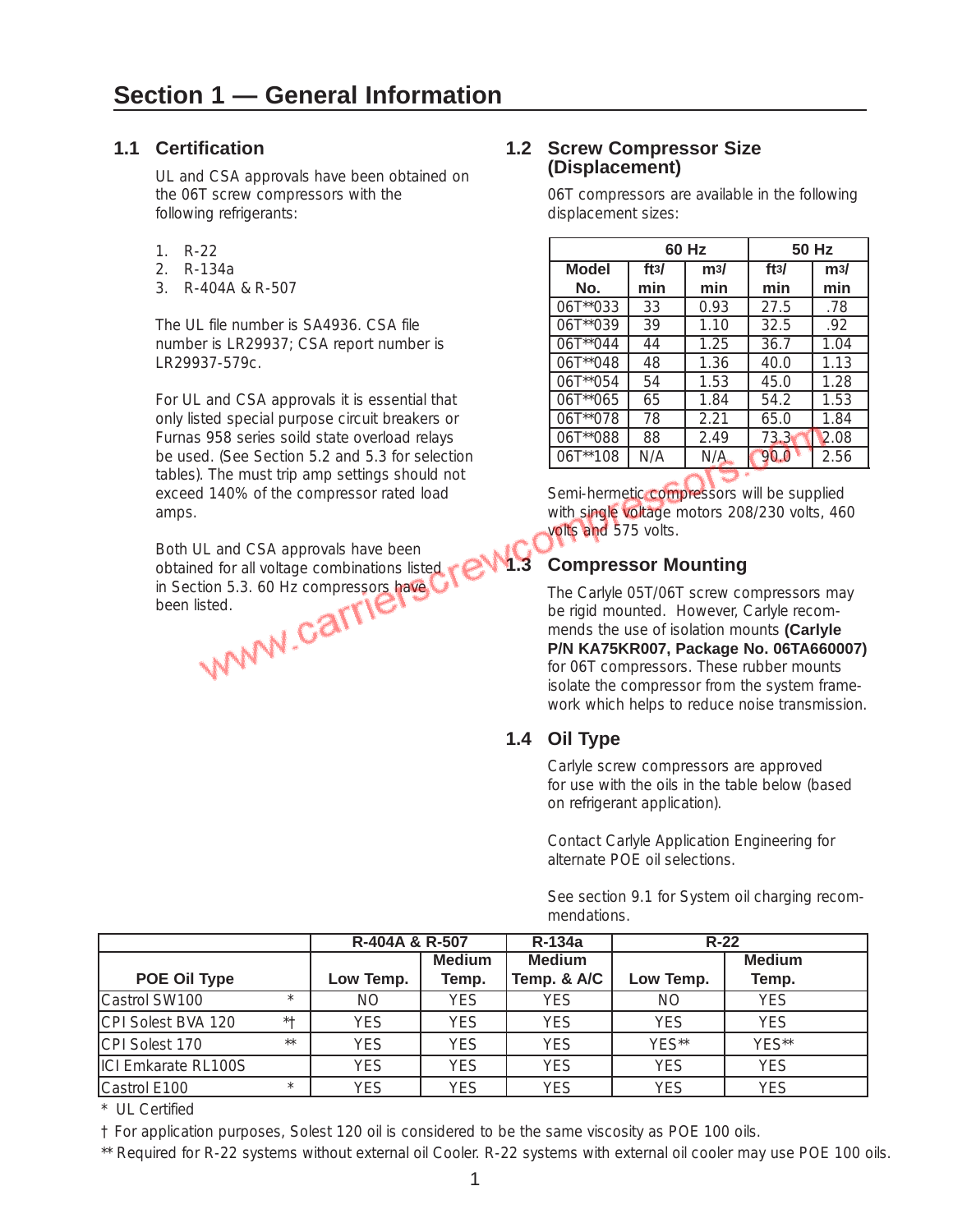# **1.5 Ambient Conditions**

The screw compressor is designed for the following specified ambient temperature ranges:

| Non-Operating | $-40^{\circ}$ F To 130 $^{\circ}$ F<br>$(-40^{\circ}$ C To 54 $^{\circ}$ C) |
|---------------|-----------------------------------------------------------------------------|
| Start-Up      | $-40^{\circ}$ F To 130 $^{\circ}$ F<br>$(-40^{\circ}$ C To 54 $^{\circ}$ C) |
| Operating     | $-25^{\circ}$ F To 130 $^{\circ}$ F<br>$(-32^{\circ}$ C To 54 $^{\circ}$ C) |

## **1.6 Installation Environment**

The intended installation modes for the screw compressor are:

Machine Rooms—Enclosed Atmosphere External Environment—Sheet Metal Enclosure NOTE: The electrical terminal box is not approved for external applications.

## **1.7 Pressure Relief Valve**

All compressor models contain an automatic reset high pressure relief valve. The pressure relief valve is located inside the compressor and will internally vent the compressor discharge to the compressor suction when it relieves. The valve opens at a pressure differential of 400 psi (27.6 bar). The relief valve is not field serviceable.

# **1.8 Discharge Check Valve**

All compressor models are supplied with an internal discharge check valve. This check valve prevents the reverse flow of refrigerant through the compressor during compressor off cycles. A check valve in the discharge line is not required for parallel applications. It may be required for pump down on single compressor systems.

The discharge check valve is field serviceable.

## **1.9 Compressor Inlet Screens**

Filter screens are applied at all locations where liquid or gas enters the compressor, i.e., suction, economizer and oil connections.

For systems that operate below -25F (-32c), it is recommended that the suction screen be removed after 48 hours of system startup as the viscous oil can damage the screen.

The compressor inlet screens are field serviceable and available through Carlyle distribution.

# **1.10 Service Valves**

Suction and discharge connections will interface with the 2-1/2" bolt pattern service valves currently being used on the Carlyle reciprocating compressors. Rotalock® service valves are used for the economizer line shut off. The line sizes are as follows:

| <b>Connection</b> | <b>Connection Size</b> |            |  |
|-------------------|------------------------|------------|--|
|                   | Max.                   | Min.       |  |
| Suction           | $1 - 5/8"$             | $1 - 1/8"$ |  |
| Discharge         | $1 - 5/8"$             | $1 - 1/8"$ |  |
| Economizer        | 78"                    |            |  |

All compressor models are supplied with the 1-5/8" suction and discharge service valves and the 7/8" economizer valve.

All 05T compressors and 06T compressors between 65cfm and 88cfm use a barstock service valve, (06TA680008) which is physically larger than the standard service valve (06TA660001) used on all 06T compressors between 33cfm - 54cfm (see compressor physical dimensions on pages 2 & 3).

# **1.11 Condenser Pressure Control**

## *Important!*

**Large variations in head pressure will result in very poor oil separation which may result in nuisance oil level switch tripping. The condenser pressure must be controlled such that fluctuations are gradual. Carlyle screw compressors must be applied with a minimum of one condenser fan (preferably variable speed) active at all times and a means of minimum head pressure control for low ambient operation. For alternate methods of condenser control, please contact Carlyle Application Engineering.**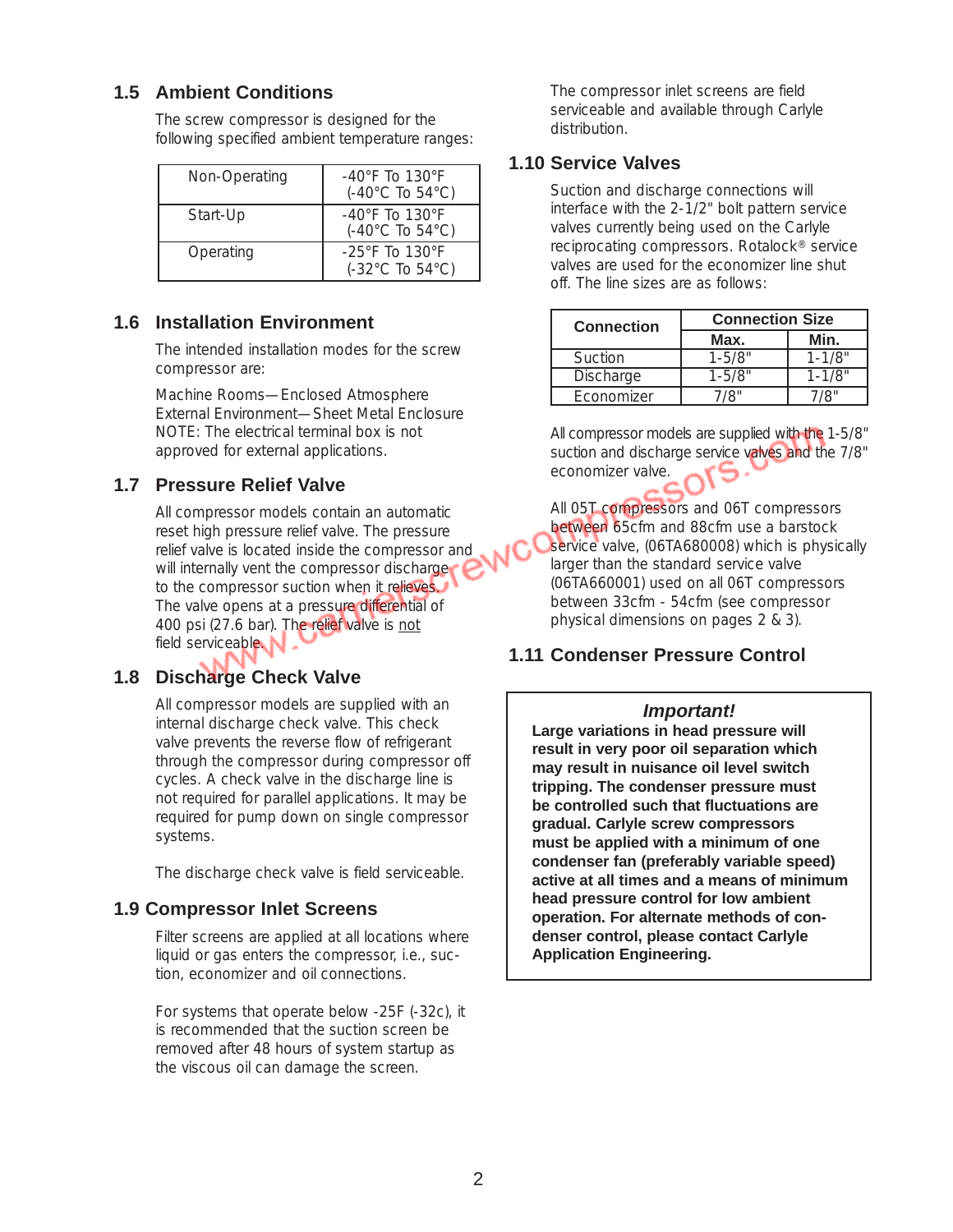## **2.5 Inverters and Refrigerants**

The Carlyle screw compressor is compatible with inverter drives. An inverter drive varies the speed of a compressor to improve system load matching.

#### **VARIABLE SPEED LIMITS For 06TR Low Temp Compressors**

| Table 1      |                |      |      |  |  |  |  |
|--------------|----------------|------|------|--|--|--|--|
| <b>Model</b> | <b>Nominal</b> | Min. | Max. |  |  |  |  |
| No.          | ΗP             | Hz   | Hz   |  |  |  |  |
| 06TRC033     | 15             | 50   | 70   |  |  |  |  |
| 06TRD039     | 20             | 40   | 70   |  |  |  |  |
| 06TRD044     | 20             | 35   | 70   |  |  |  |  |
| 06TRE048     | 25             | 30   | 70   |  |  |  |  |
| 06TRE054     | 25             | 30   | 70   |  |  |  |  |
| 06TRF065     | 30             | 25   | 70   |  |  |  |  |
| 06TRG078     | 35             | 20   | 68   |  |  |  |  |
| 06TRH088     | 40             | 20   | 60   |  |  |  |  |
| 06TRK108     | 50             | 20   | 50   |  |  |  |  |

#### **VARIABLE SPEED LIMITS For 06TA A/C & Med. Temp Compressors**

|                     | <b>Table 2</b> |                   |                   |
|---------------------|----------------|-------------------|-------------------|
| <b>Model</b><br>No. | Nom.<br>НP     | Min.<br><b>Hz</b> | Max.<br><b>Hz</b> |
| 06TAD033            | 20             | 50                | 70                |
| 06TAE039            | 25             | 40                | 70                |
| 06TAF044            | 30             | 35                | 70                |
| 06TAF048            | 30             | 30                | 70                |
| 06TAG054            | 35             | 30                | 70                |
| 06TAG065            | 35             | 25                | 70                |
| 06TAH078            | 40             | 20                | 68                |
| 06TAK088            | 50             | 20                | 60                |

Carlyle recommends screw compressors be selected to match the system load at 60 Hz. Overspeeding is a good option during heavy load conditions. Carlyle does not recommend the screw compressor operate at maximum frequency for prolonged periods of time.

Operation above 60 Hz requires adequate motor cooling. Inverters have a tendency to increase the required motor cooling load due to irregular wave forms. When overspeeding, there will be an increased power consumption required to supply the additional capacity. This will also increase the required motor cooling load. It is important that the motor cooling system be capable of handling the increased cooling required for the motor. Oil return, economizer return gas, and the motor cooling valve all assist in cooling the motor. Carlyle recommends applying the largest motor cooling valve **(Carlyle P/N EF28BZ007)** with all screw compressors applied using inverters.

Inverters are an effective tool for efficiently matching system loads with screw compressors. Motor size and motor cooling capabilities must be considered when using an inverter to increase speeds above 60 Hz. Following these guidelines will result in improved system design and performance. An inverter is capable of changing the compressor's speed very quickly from full speed to minimum speed and vice versa. Compressors should ramp-up to the minimum speed within 15 seconds at start-up. After compressor start, Carlyle recommends that the rate of compressor speed change be limited to 600 RPM/Min for the 06T semi-hermetic. **The rate of compressor speed change for the 05T open drive models is required to be no greater than 500 RPM/MIN.**

# **2.6 Compressor Cycling**

Although compressor cycling is an effective means of capacity control, frequent starting and stopping shortens the compressor life. Carlyle screw compressors should not be cycled for capacity control more than **six times an hour** and should run for at least 5 minutes after each start.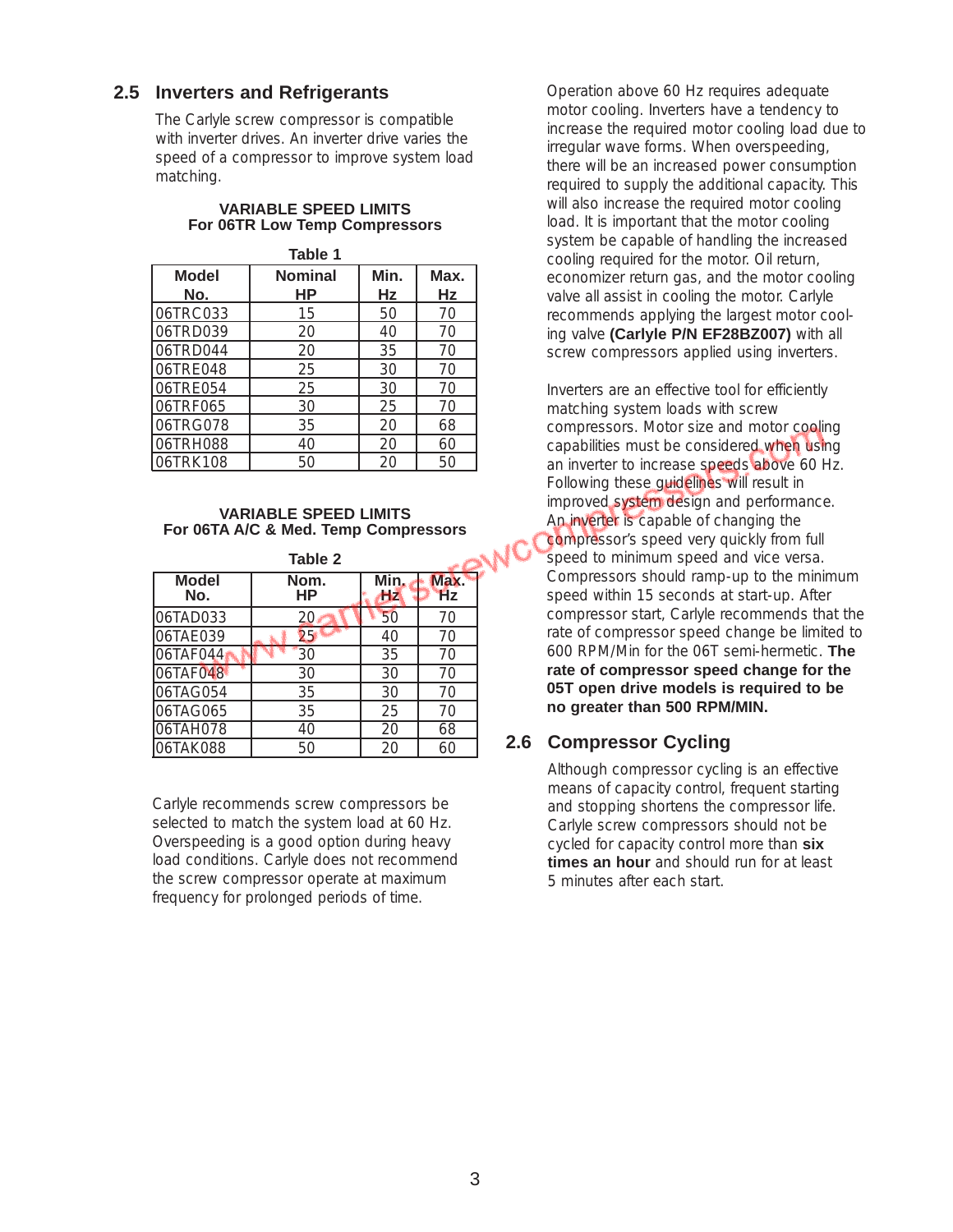# **2.7 Mechanical Unloading**

All Carlyle screw compressors are equipped with one step of mechanical unloading.The unloader valve is controlled by a solenoid mounted on the compressor body.

**The compressor is unloaded when the solenoid is de-energized and loaded when the solenoid is energized.** The compressor should always be started unloaded (for a minimum time determined by the control module) which will provide a soft start by partially relieving the compression chamber back to suction. Unloaded operation reduces the effective capacity by 30% to 62%, depending on the model and system condition (see tables below).

#### **ESTIMATED PERCENTAGE UNLOADING BY MODEL**

| <b>Models</b> | ft3/ | m3/  | Low   | Med.  |
|---------------|------|------|-------|-------|
| @ 60 Hz       | min  | min  | Temp. | Temp. |
| 06T**033      | 33   | 0.93 | 60%   | 50%   |
| 06T**039      | 39   | 1.10 | 59%   | 49%   |
| 06T**044      | 44   | 1.25 | 58%   | 48%   |
| 06T**048      | 48   | 1.36 | 56%   | 46%   |
| 06T**054      | 54   | 1.53 | 55%   | 45%   |
| 06T**065      | 65   | 1.84 | 50%   | 40%   |
| 06T**078      | 78   | 2.21 | 45%   | 35%   |
| $106T^{*}088$ | 88   | 2.49 | 40%   | 30%   |
|               |      |      |       |       |

| <b>Models</b><br>@ 50 Hz | ft3/<br>min | m3/<br>min | Low<br>Temp. | Med.<br>Temp. |
|--------------------------|-------------|------------|--------------|---------------|
| 06T**033                 | 27.5        | 0.78       | 62%          | 52%           |
| 06T**039                 | 32.5        | 0.92       | 61%          | 51%           |
| $06T^{**}044$            | 36.7        | 1.04       | 60%          | 50%           |
| 06T**048                 | 40.0        | 1.13       | 59%          | 49%           |
| 06T**054                 | 45.0        | 1.28       | 58%          | 48%           |
| 06T**065                 | 54.2        | 1.53       | 55%          | 45%           |
| 06T**078                 | 65.0        | 1.84       | 50%          | 40%           |
| 06T**088                 | 73.3        | 2.08       | 47%          | 37%           |
| 06T**108                 | 90.0        | 2.56       | 46%          |               |

Unlike reciprocating compressors that should not be run unloaded continuously, the Carlyle screw compressor can be run unloaded continually without affecting the reliability of the compressor. Other methods of reducing the compressor capacity are available and must be approved by Carlyle Application Engineering.

# **2.8 High Discharge Pressure Control**

A high pressure cut out must protect the compressor from exceeding 350 psig (25.2 bar). The compressor may be brought back on line after the discharge pressure falls below 300 psig (21.4 bar). The maximum pressure differential (discharge-suction) is 350 psi. The internal pressure relief valve will open if the pressure differential exceeds 400 psi (+/-3%).

## **2.9 Low Suction Pressure Cut Out**

A low suction pressure cut out must protect the compressor from operating in a vacuum (below 10" hg). Each compressor must be individually protected with a low pressure switch connected to the low side access port. The compressor may be brought back on line after a 3 minute delay.

# **2.10 Volume Index (Vi) Control**

All low temperature models (05TR/06TR) are supplied with a Vi control valve that allows for two Vi settings (see chart below). This dual Vi allows for optimum efficiency over a wide range of head pressures. The Vi must be set to low (solenoid de-energized) during start-up for a minimum of 30 seconds. The Vi may then be set as desired for optimum energy efficiency. The following chart and graph reflect the operational specifications of the Vi control.

The current LonCEM® controller continuously monitors the operating pressure ratio and controls Vi output accordingly. The older CEM requires external controls to accomplish the same task.

| <b>System Pressure Ratio</b> | Vi          | <b>Solenoid</b> |
|------------------------------|-------------|-----------------|
| Greater Than 5:1             | High: $4.0$ |                 |
| Less Than $5:1^*$            | 10W.28      |                 |

\*Medium/High temperature "TA" compressor models have a fixed Vi of 2.8.

#### Vi SETTINGS CHART (PSIG)

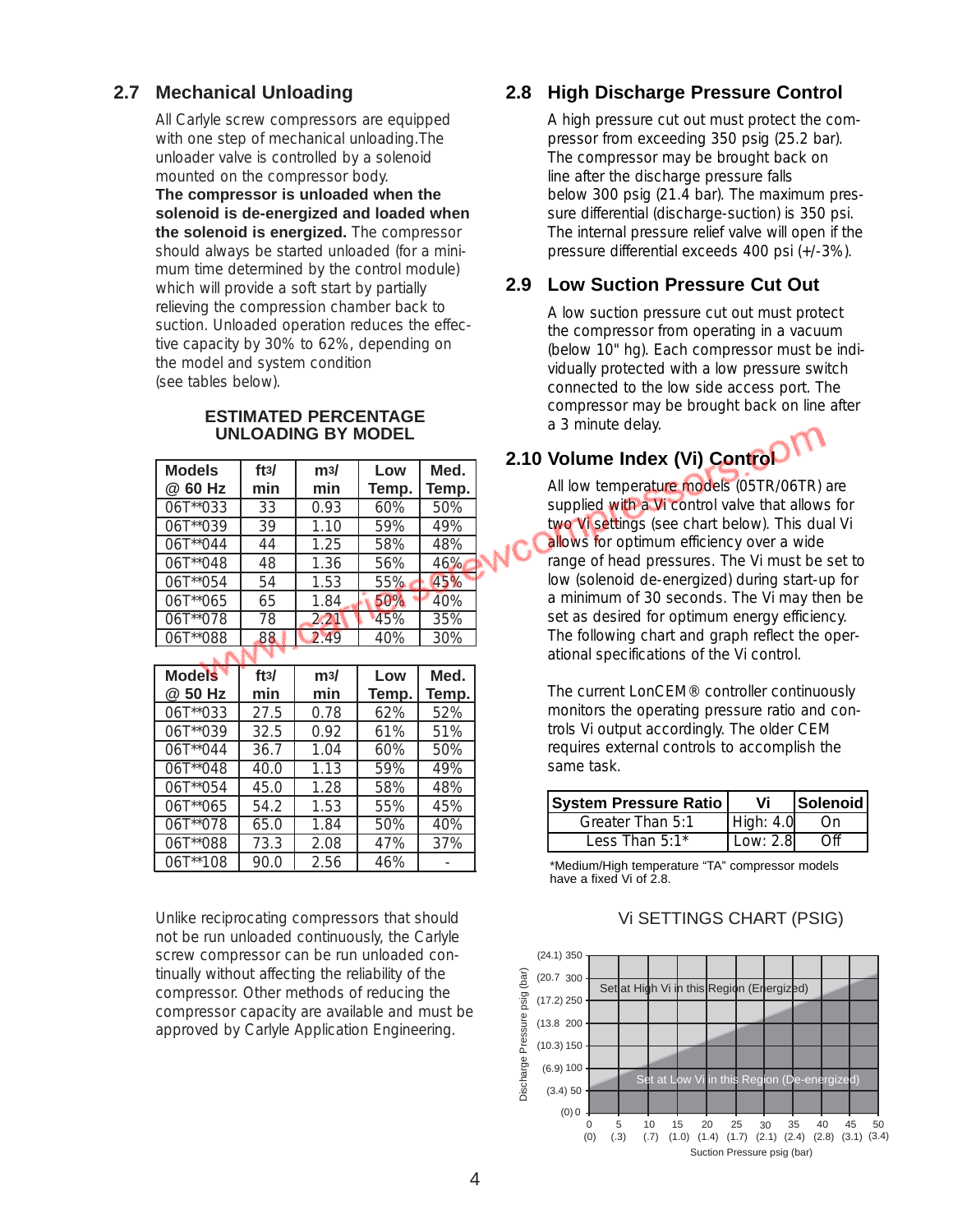## **3.1 Oil Separator**

An oil separator is required on all Carlyle screw compressor systems. Carlyle offers two sizes of vertical oil separators. Parallel systems (over two compressors) require the use of the Carlyle 14" (35.6cm) separator, and single and double compressor systems require the use of the Carlyle 12" (30.5cm) separator. See the drawings below for dimensional information on the oil separators.

#### **12" (30.5cm) VERTICAL OIL SEPARATOR PHYSICAL DIMENSIONS**

#### **14" (35.6cm) VERTICAL OIL SEPARATOR PHYSICAL DIMENSIONS**

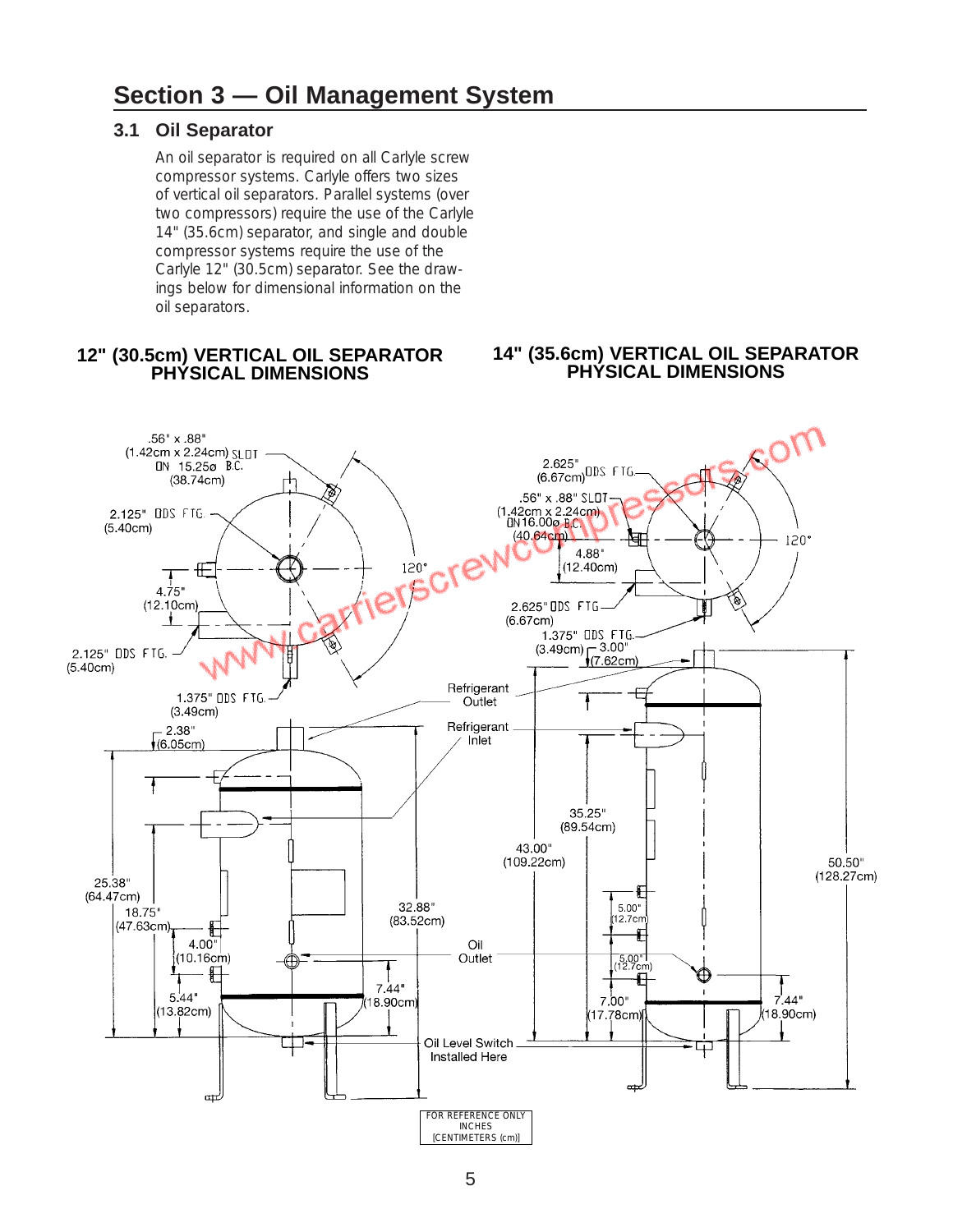# **3.7 Oil Cooling Systems**

Carlyle 06T semi-hermetic screw compressors can be operated for most applications without external oil cooling. 05T open drive screw compressors require external oil cooling any time the system discharge temperature may exceed 180°F. Carlyle's Carwin selection software can be used to estimate the discharge temperature for a given application.

When an oil cooler is not required, it also eliminates the need for any oil mixing components to keep the oil within a designated temperature range when the oil is being returned from an air cooled oil cooler during low ambient periods.

Operating without an oil cooler does not change the lubricant recommendations for R-404A/507. The recommendation is to use POE 100 or 170 lubricants. For R-22 applications the recommendation for a lubricant is POE 170, CPI Solest 170, for all R-22 low, medium and high temperature applications.

When an oil cooler is used with R-22, the recommendation is to use POE 100 or 170.

#### **Operating without an oil cooler does impact the system's condenser selec-**

**tions.** Since the oil cooler removes heat from the compressor, additional heat will be transferred to the compressor's heat of rejection, or condenser load. Current versions of Carlyle's compressor selection program take this into consideration, allowing selections to be made with or without an external oil cooler.

Operating without an oil cooler results in little or no performance change on higher displacement models. The slower rotor speeds on smaller CFM models results in a discernable capacity loss that may require consideration. Current versions of Carlyle's compressor selection program take this into consideration, allowing selections to be made with or without an external oil cooler.

|                                                                                                                                                                        | $1 \cup L$ $1 \cup C$ , $0 \cup 1 \cup C$ $0 \cup C$ , $1 \cup C$ , $1 \cup 1 \cup C$ $1 \cup 1 \cup C$<br>medium and high temperature applications.<br>Terscrewco. | or without an external oil cooler. |                |  |  |  |
|------------------------------------------------------------------------------------------------------------------------------------------------------------------------|---------------------------------------------------------------------------------------------------------------------------------------------------------------------|------------------------------------|----------------|--|--|--|
| <b>Allowable Application Range Without Oil Coolers</b><br><b>Application:</b><br><b>Saturated Suction:</b><br><b>Saturated Condensing:</b><br><b>Recommended Oils:</b> |                                                                                                                                                                     |                                    |                |  |  |  |
| R-404A/507 Low Temp.                                                                                                                                                   | $-40$ F to 0 F                                                                                                                                                      | 70 F to 120 F                      | POE 100 or 170 |  |  |  |
| R-404A/507 Medium Temp.                                                                                                                                                | 0 F to 50 F                                                                                                                                                         | 70 F to 130 F                      | POE 100 or 170 |  |  |  |
| R-134a Medium & High Temp.                                                                                                                                             | $-10$ F to 50 F                                                                                                                                                     | 70 F to 150 F                      | POE 100 or 170 |  |  |  |
| R-22 Low Temp.                                                                                                                                                         | $-25$ F to 0 F                                                                                                                                                      | 70 F to 120 F                      | POE 170*       |  |  |  |
| R-22 Low Temp.                                                                                                                                                         | $-30$ F to $-26$ F                                                                                                                                                  | 70 F to 110 F                      | POE 170*       |  |  |  |
| R-22 Medium & High Temp.                                                                                                                                               | 0 F to 50 F                                                                                                                                                         | 70 F to 130 F                      | POE 170*       |  |  |  |

\* If oil cooler used, oil can revert to POE 100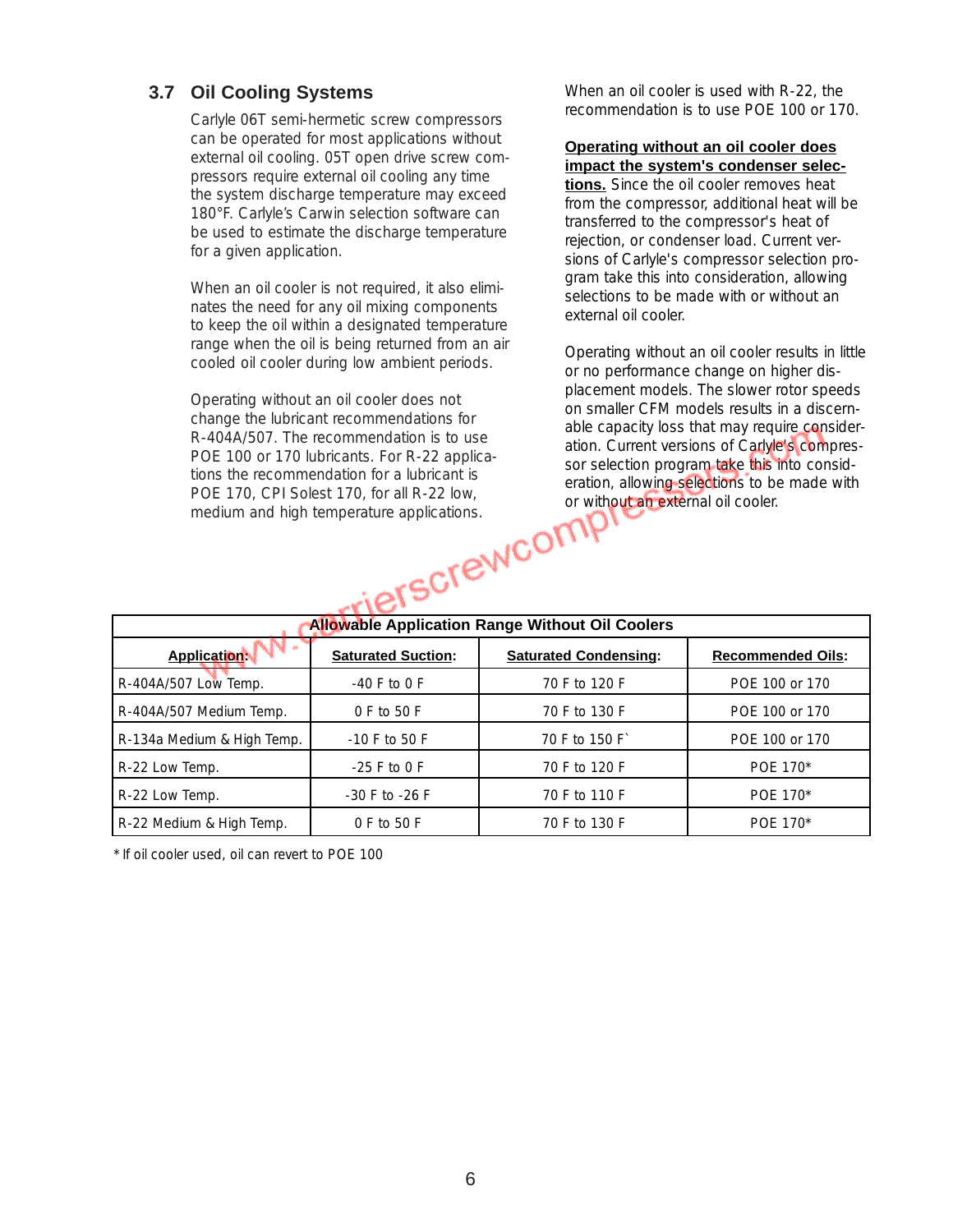The oil cooler does offer some help in keeping the discharge and motor temperatures within their respective limits. To make up for this lost cooling some additional refrigerant injection is required. For screw compressors this injection is by the motor cooling valve or at the rotor injection port. Because refrigerant injection for motor and discharge cooling flows into the screw rotor chamber after the suction gas is trapped, compressor capacity is not affected significantly. Under some conditions the motor cooling valve can accommodate this extra cooling requirement. For conditions requiring additional injection, a Sporlan Y-1037 desuperheating valve, or its equivalent, is recommended. It should be selected to start opening at a discharge temperature of 190 F and be fully open at 200 F. The bulb should be located on the discharge line within 6" of the compressor

discharge service valve. A properly sized solenoid valve should be located upstream to insure positive shut-off when the compressor is off.

The tables presented at the bottom of this page present desuperheating size and part number information for those applications where an oil cooler is not used.

Even when an oil cooler is used, desuperheating may still be required. For R-22 systems, the desuperheating valve is required when the saturated suction temperature is below  $-25^{\circ}$ F ( $-32^{\circ}$ C) and for R $-404A/R$  $-507$  systems, it is necessary when the saturated suction temperature is below -40°F (-32°C). This valve is available through Carlyle (1 ton (3.5Kw); 1.5 ton (5.3Kw); contact Carlyle Application Engineering for valve selection).

## **DESUPERHEATING VALVE SIZING WITHOUT OIL COOLER**

へくと

| Compressor         | HP |              | R-22 Added Desuperheating |              | R-404A/507 Added Desuperheating | R134a Added Desuperheating |              |
|--------------------|----|--------------|---------------------------|--------------|---------------------------------|----------------------------|--------------|
| Model              |    | Low Temp.    | Med/High Temp.            | Low Temp.    | Medium Temp.                    | Medium Temp.               | High Temp.   |
| Low Temp.          |    |              |                           |              |                                 |                            |              |
| <b>SCT Range</b>   |    | 70 to 120 F  |                           | 90 to 120 F  |                                 | 70 to 150 F                | 70 to 150 F  |
|                    |    | (21 to 49 C) |                           | (32 to 49 C) |                                 | (21 to 65 C)               | (21 to 65 C) |
| 06TRC033           | 15 | $FV-2$       | N/A                       | $FV-1*$      | N/A                             | None                       | None         |
| 06TRD039           | 20 | $FV-3$       | N/A                       | $FV-1-1/2*$  | N/A                             | None                       | None         |
| 06TRD044           | 20 | $FV-3$       | N/A                       | $FV-1-1/2*$  | N/A                             | None                       | None         |
| 06TRF048           | 25 | $FV-3$       | N/A                       | $FV-2$ *     | N/A                             | None                       | <b>None</b>  |
| 06TRF054           | 25 | $FV-3$       | N/A                       | $FV-3*$      | N/A                             | None                       | None         |
| 06TRF065           | 30 | $FV-5$       | N/A                       | $FV-3*$      | N/A                             | None                       | None         |
| 06TRG078           | 35 | $FV-5$       | N/A                       | $FV-3*$      | N/A                             | None                       | None         |
| 06TRH088           | 40 | $FV-5$       | N/A                       | $FV-3*$      | N/A                             | None                       | None         |
| 06TRK108           | 50 | $FV-5$       | N/A                       | $FV-3*$      | N/A                             | None                       | None         |
| Med Temp/High Temp |    |              |                           |              |                                 |                            |              |
| <b>SCT Range</b>   |    |              | 70 to 130 F               |              | 70 to 130 F                     |                            |              |
|                    |    |              | (21 to 54 C)              |              | (21 to 34 C)                    |                            |              |
| 06TAD033           | 20 | N/A          | $FV-2**$                  | N/A          | None                            | None                       | None         |
| 06TAE039           | 25 | N/A          | $FV-3**$                  | N/A          | None                            | None                       | None         |
| 06TAF044           | 30 | N/A          | $FV-3**$                  | N/A          | None                            | None                       | None         |
| 06TAF048           | 30 | N/A          | $FV-3**$                  | N/A          | None                            | None                       | None         |
| 06TAG054           | 35 | N/A          | $FV-3**$                  | N/A          | None                            | None                       | None         |
| 06TAG065           | 35 | N/A          | $FV-5**$                  | N/A          | None                            | None                       | None         |
| 06TAH078           | 40 | N/A          | $FV-5**$                  | N/A          | None                            | None                       | None         |
| 06TAK088           | 50 | N/A          | $FV-5**$                  | N/A          | None                            | None                       | None         |

LEGEND

Operation with Evap condensers below -25 F SST may not require any additional desuperheating.

Contact Carlyle Applicatioon Engineering for limits. \*\* Operation with Evap condensers above +10F SST may not require any additional desuperheating. Contact Carlyle Application Engineering for limits.

Note: Valve P/N's shown above are for Sportan Valve Y-1037 series desuperheating valves. A valve with a 190 F temperature setting is required. Alternate<br>desuperheating valve sizing or manufacturers must be approved by Carl

| Sporlan Part No. | Carlyle Part No. | Qty./Pkg. | Weight (Lbs.) | <b>Size</b> |
|------------------|------------------|-----------|---------------|-------------|
| $FV-1$           | FA027D001        |           |               | 1 ton       |
| $FV-1-1/2$       | FA027D002        |           |               | $1-1/2$ ton |
| $FV-2$           | EA02ZD030        |           |               | 2 ton       |
| $FV-3$           | EA02ZD050        |           |               | 3 ton       |
| $FV-5$           | FA027D100        |           |               | 5 ton       |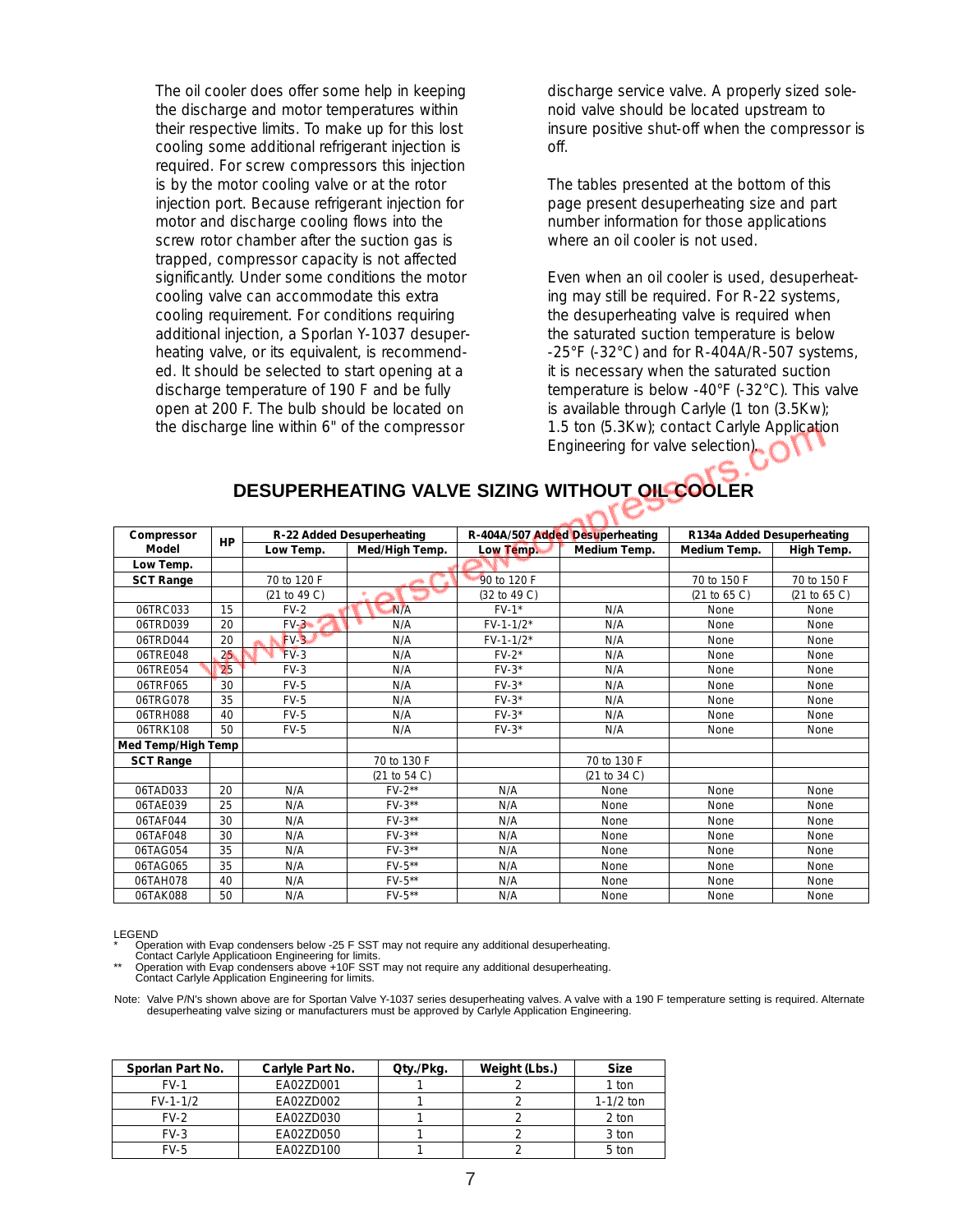#### **3.8 Oil Cooler Selection**

An oil cooler is required on all Carlyle screw compressor systems not operating in the range indicated in the previous section. This is generally for systems requiring lower suction temperatures or higher discharge temperatures. Also, 05T direct drive compressor systems with discharge temperatures that may exceed 180 F (82 C) always require an oil cooler. The oil cooler must be sized based on an oil flow rate of approximately 2 gallons per minute (7.6 liters/minute) per compressor. (The actual oil flow rate will vary based on pressure ratio of the application. The precise oil cooler load may be obtained from the Carlyle compressor selection software.) The maximum oil temperature leaving the oil cooler is 170 F (77 C) and the maximum temperature entering the oil cooler is 200 F (93 C) (based on discharge temperature control). The oil cooler load is nominally 1 ton (3.5 kilowatts) per compressor, but may be calculated with the above data and oil manufacturer's specifications. In applications which require oil cooling some means of controlling the oil temperature entering the compressor is required.

Several possible methods are;

- Oil cooler fan cycling based on oil outlet temperature (10F∆T)
- Oil cooler bypass via a solenoid valve controlled off of oil cooler entering temperature
- Use of a mixing valve to maintain a constant oil temperature entering the compressor
- Some combination of the three methods listed above

The oil may be cooled by means of an air cooled, refrigerant cooled, or water cooled oil cooler. Carlyle offers 4 sizes of air cooled oil coolers for

use with the 05T and 06T screw compressor. Following is selection criteria for the various models along with dimensional information.

If using a refrigerant cooled oil cooler, the oil cooling load will need to be subtracted from either the compressor's evaporator capacity or the subcooling capacity. Using compressor suction pressure will led to a reduction in system capacity since some of the compressor suction mass flow will now come from the oil cooler. Using the compressor interstage port for oil cooling will not reduce the compressor suction pumping capacity but will indirectly reduce system capacity by decreasing the compressor's ability to do liquid subcooling. The additional mass flow from the oil cooler to the interstage will increase the interstage pressure. This will prevent the subcooler from achieving the lowest possible liquid temperature. Both systems require hold back valves to prevent the oil temperature from dropping below 80 F (27 C).

Also, caution must be taken to ensure that the return gas to the compressor is not too hot. For more information, contact Carlyle Application Engineering.

The oil cooler represents a heat source that may be used for heat reclaim processes such as hot water preheat. Since the oil cooler rejects discharge heat, the heat rejection from the oil cooler can be subtracted from the heat rejection required by the system condenser. This may lead to a smaller size condenser. Condenser circuiting may also be used for oil cooling; however, pressure drops must be taken into account for minimum oil pressure differential to the compressors. A mixing valve is recommended for all oil coolers circuited through a remote air-cooled condenser.

| <b>Oil Cooler Models Available</b> |                         | Oil Cooling Capacity @ Ambient Air Temperature |                          |                        |
|------------------------------------|-------------------------|------------------------------------------------|--------------------------|------------------------|
| Fan Speed 60Hz                     | 95°F                    | 100°F                                          | 105°F                    | 110 <sup>o</sup> F     |
|                                    | (35°C)                  | (38ºC)                                         | (41°C)                   | (43°C)                 |
| KH51ZZ181 (2 Compressors Max)*     | 32.100 Btu/Hr           | 30.600 Btu/Hr                                  | 29,000 Btu/Hr            | 27.600 Btu/Hr          |
|                                    | (9,405 W/Hr)            | $(8,966 \text{ W/Hr})$                         | (8,497 W/Hr)             | $(8,087 \text{ W/Hr})$ |
| KH51ZZ182 (3 Compressors Max)*     | 69.100 Btu/Hr           | 65.700 Btu/Hr                                  | 62.400 Btu/Hr            | 59.100 Btu/Hr          |
|                                    | $(20, 246 \text{ W/H})$ | (19,250 W/Hr)                                  | $(18, 283 \text{ W/Hr})$ | $(17, 316$ W/Hr)       |
| KH51ZZ183 (4 Compressors Max)*     | 102.600 Btu/Hr          | 97.700 Btu/Hr                                  | 92.800 Btu/Hr            | 87.900 Btu/Hr          |
|                                    | (30,061 W/Hr)           | $(28,626 \text{ W/Hr})$                        | (27,190 W/Hr)            | (25, 755 W/Hr)         |
| KH51ZZ184 (5 Compressors Max)*     | 134.100 Btu/Hr          | 127.700 Btu/Hr                                 | 121,300 Btu/Hr           | 114.900 Btu/Hr         |
|                                    | (39,291 W/Hr)           | $(37, 416 \text{ W/Hr})$                       | (35,541 W/Hr)            | (33,665 W/Hr)          |

| <b>Oil Cooler Models Available</b> |                        | Oil Cooling Capacity @ Ambient Air Temperature |                          |                              |
|------------------------------------|------------------------|------------------------------------------------|--------------------------|------------------------------|
| Fan Speed 50Hz                     | 95°F                   | 100°F                                          | 105°F                    | 110 <sup>o</sup> F           |
|                                    | (35ºC)                 | (38ºC)                                         | $(41^{\circ}C)$          | (43°C)                       |
| KH51ZZ181 (2 Compressors Max)*     | 32.200 Btu/Hr          | 28.800 Btu/Hr                                  | 27.300 Btu/Hr            | 25.900 Btu/Hr                |
|                                    | (9,405 W/Hr)           | $(9,435$ W/Hr)                                 | $(8,438$ W/Hr)           | $(7,999 \text{ W}/\text{H})$ |
| KH51ZZ182 (3 Compressors Max)*     | 63.700 Btu/Hr          | 60.600 Btu/Hr                                  | 57.600 Btu/Hr            | 54.600 Btu/Hr                |
|                                    | $(18,664 \text{ W/H})$ | $(17, 756 \text{ W/Hr})$                       | $(16, 877 \text{ W/Hr})$ | (15,998 W/Hr)                |
| KH51ZZ183 (4 Compressors Max)*     | 94.900 Btu/Hr          | 90.400 Btu/Hr                                  | 85.900 Btu/Hr            | 81.400 Btu/Hr                |
|                                    | (27,805 W/Hr)          | (26, 487 W/Hr)                                 | (25, 168 W/Hr)           | (23,850 W/Hr)                |
| KH51ZZ184 (5 Compressors Max)*     | 123,400 Btu/Hr         | 117,500 Btu/Hr                                 | 111.600 Btu/Hr           | 105,800 Btu/Hr               |
|                                    | (26,156 W/Hr)          | (34, 427 W/Hr)                                 | $(32,699 \text{ W/Hr})$  | (30,999 W/Hr)                |

\*Maximum Number of Compressors Based on Oil Cooler Pressure Drop of Less Than 6 PSID (.41 bar)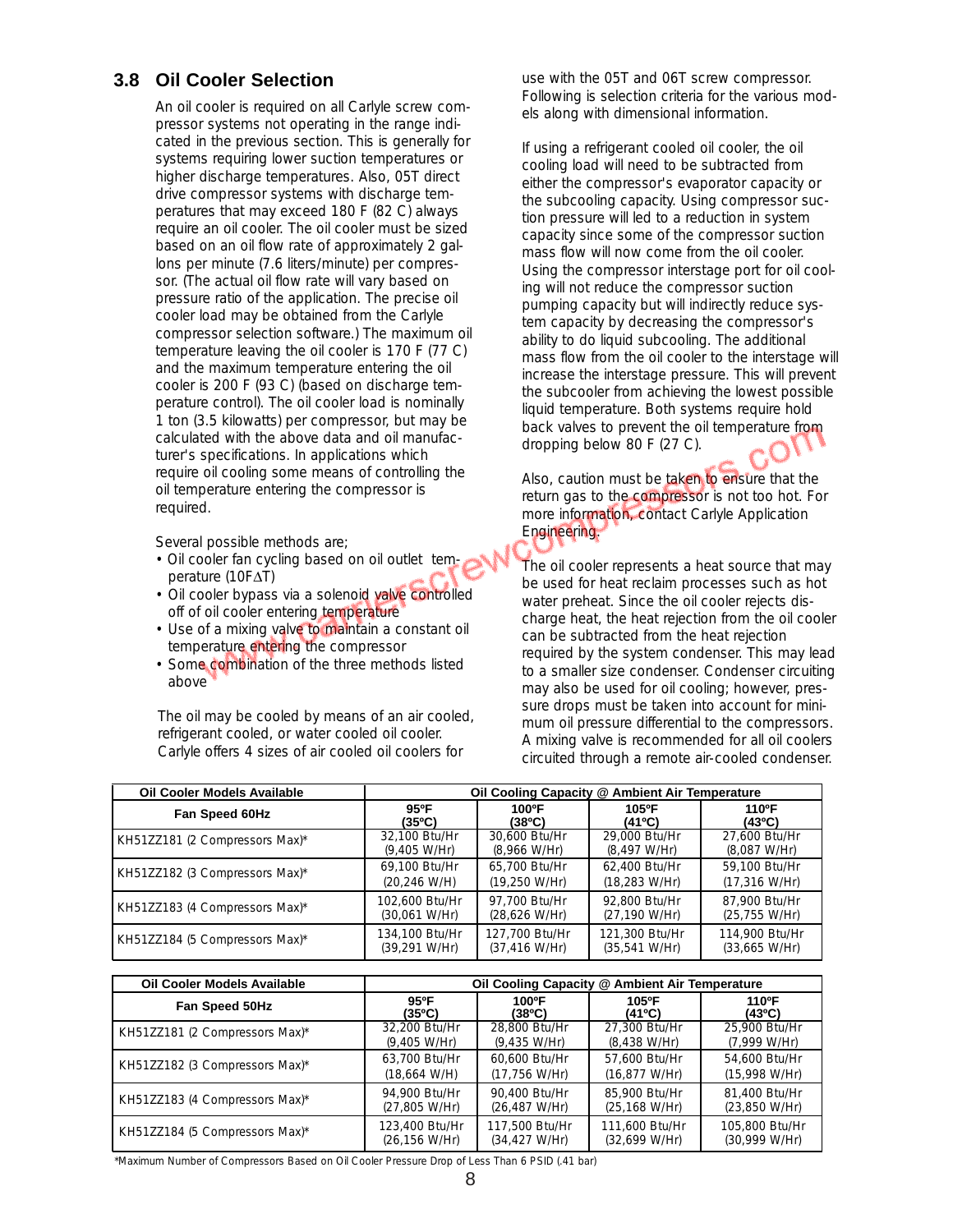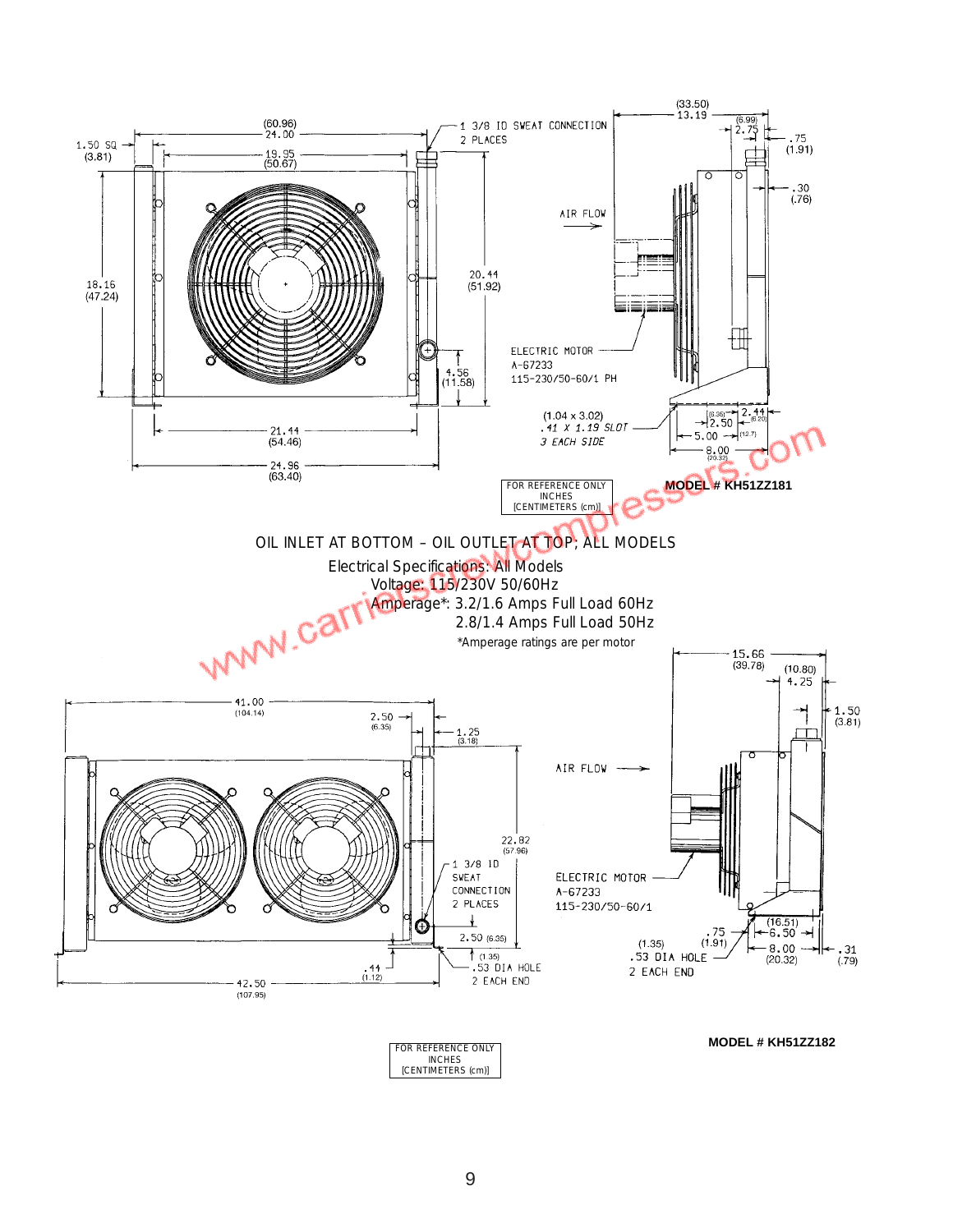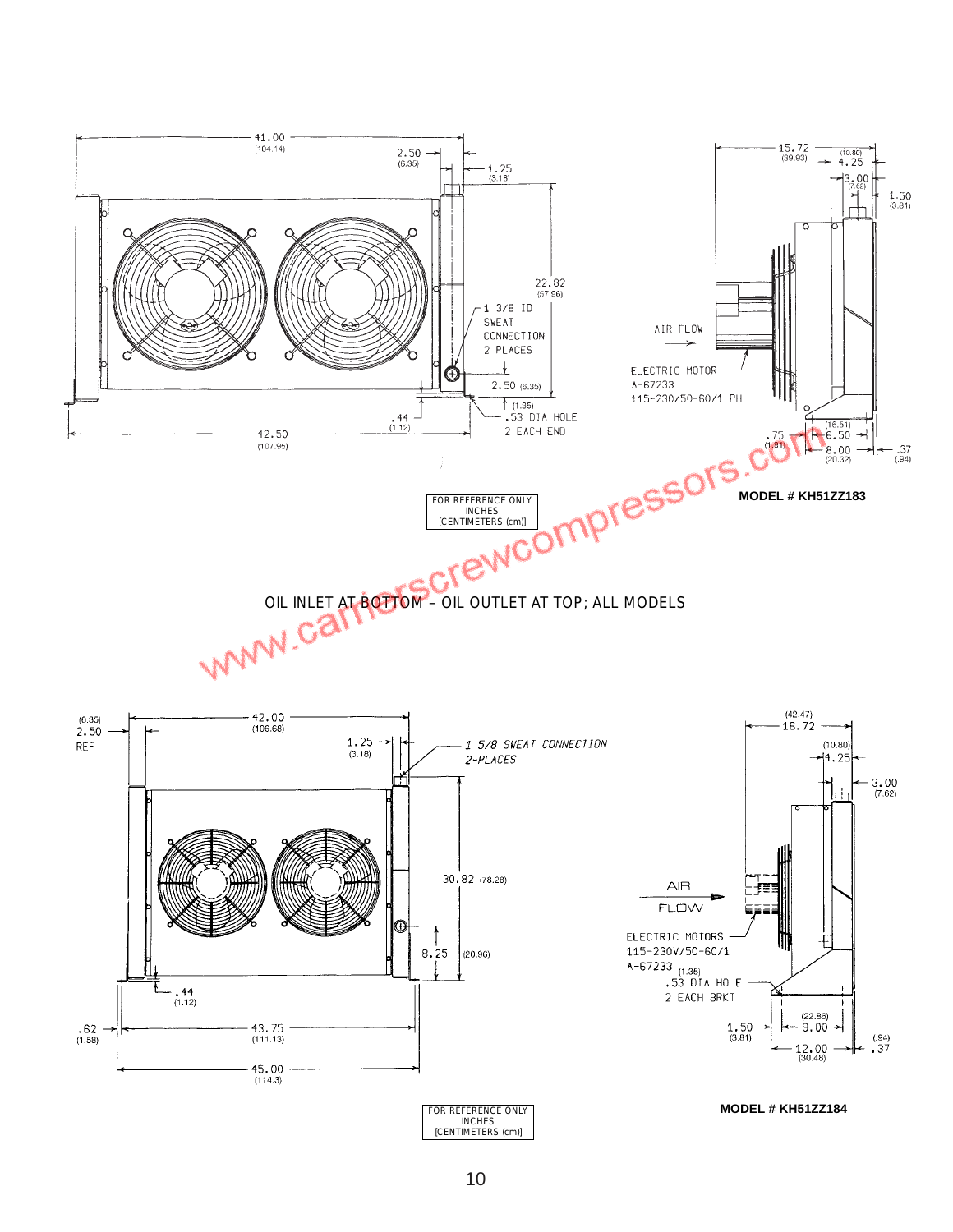## **OIL CARTRIDGE FILTER ELEMENT**

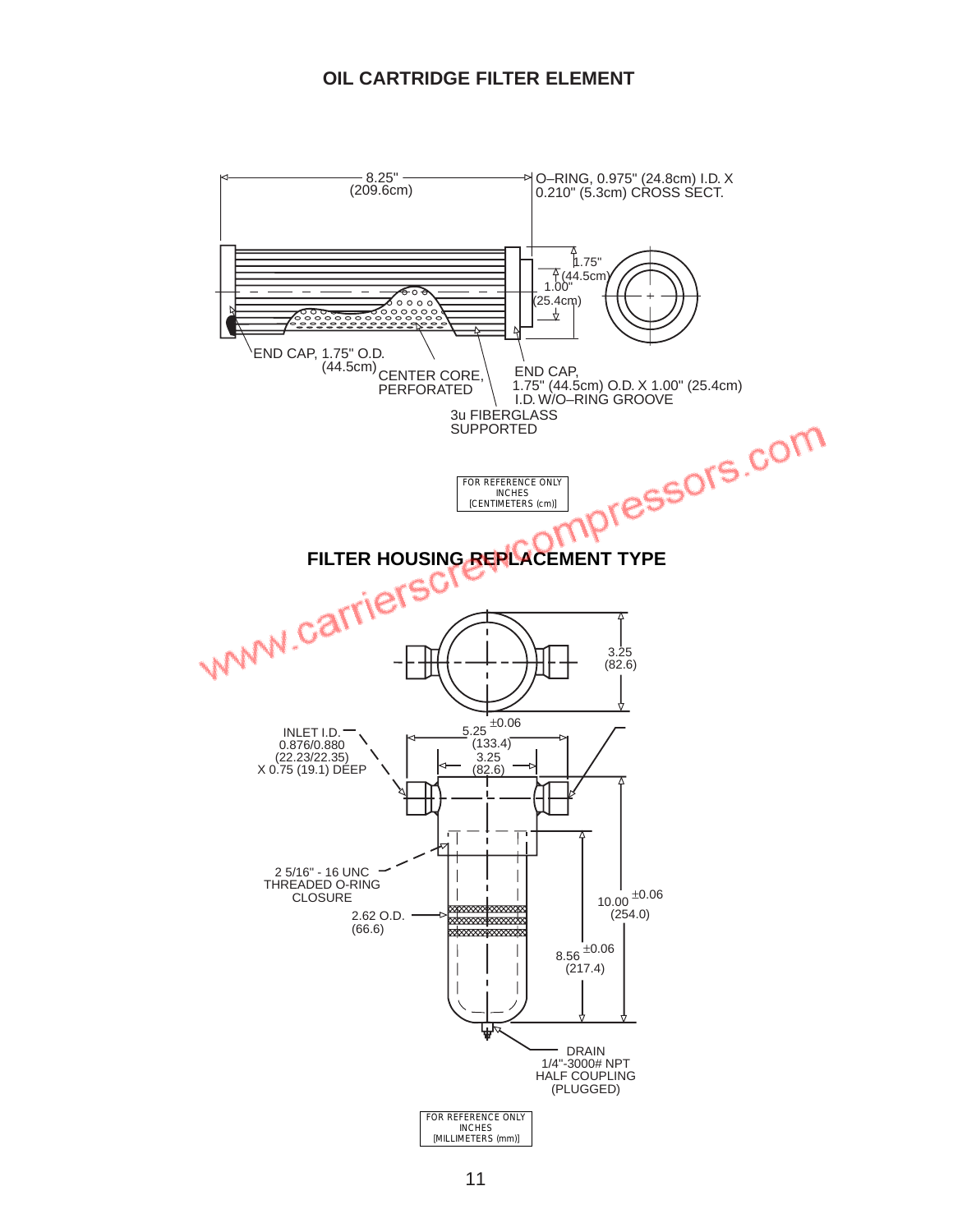## **3.9 Oil Filter**

Carlyle screw compressors are designed with rolling element bearings to provide exceptional life. Oil to the bearings must pass through a 3 micron filter which is required on all Carlyle screw compressor systems. The use of filters in parallel as shown in Section 3.12 (Oil System Schematics) is recommended (one filter per compressor may also be used). One filter (both filters may be used simultaneously) is used at a time and the pressure drop across the filter is monitored. This design allows easy maintenance of the filter element without shutting the system down. The second filter is simply valved on while the first filter is changed.

In general, two oil filter housings are piped in parallel with isolation valves located on either side of the housings as shown in the schematic in section 3.12. If more than 5 compressors are fed by the oil system, 3 oil filter elements should be piped in parallel to avoid excessive pressure drop through the filter elements.

The LonCEM Module is currently used for compressor protection for 05T/06T compressors. It monitors the difference in pressure in the oil system from compressor discharge to the compressor oil inlet with transducers. This includes the pressure drop across the oil filters. See appendix A for settings.

In older systems incorporating the Carlyle Electronic Module (CEM) for compressor protection pressure transducers or a mechanical differential switch can be used to monitor the pressure drop across the oil filters. The setting for filter alarm or replacement can be at the customer's discretion with a maximum value of 25 psi (1.7 bar).

#### **Note: Use of the Carlyle 3 micron filter element is required. Use of a non-Carlyleapproved filter element will void compressor warranty.**

The oil filter(s) must be located after the oil cooler and as close to the compressor(s) as possible. The oil filter housing is designed for 450 psig (31 bar) maximum working pressure and has UL and CSA code approval for use in HVACR systems. Each new oil filter housing contains one filter element. *Additional filter elements should be ordered and supplied with each compressor system. Six additional elements per rack are recommended.*

# **3.10 Oil Sump Heaters**

A 500 watt, 120/240 volt silicon rubber flexible heater is recommended for use on the oil sump of the 12" (30.5cm) oil separator. Two of the above 500 watt heaters (connected together) are recommended for use with the 14" (35.6cm) separator. The heater must be energized during the system off cycle if used. This is required in all air conditioning systems and is recommended in refrigeration systems to keep refrigerant out of the oil sump during compressor off cycles.

> FLEX HEATER



#### FLEX HEATER WIRING DIAGRAM (TO BE LABELED ON PART)



# **3.11 Oil Sight Glass**

A sight glass is required in the main oil line. The sight glass must be located after the oil filters and just prior to the first compressor on a multiple compressor rack. (See Oil System Schematics, Section 3.12.) Carlyle recommends a sight glass be placed in each branch oil line between the compressor and its oil solenoids. The sight glass offers a useful feature to help field personnel verify oil is flowing when required and not leaking through when the compressor is off.

Carlyle offers a combination oil solenoid/sight glass that can be used for the application (P/N EF23ZZ025). It mounts directly to the oil inlet of the compressor. Refer to Figure 2, Appendix A for details.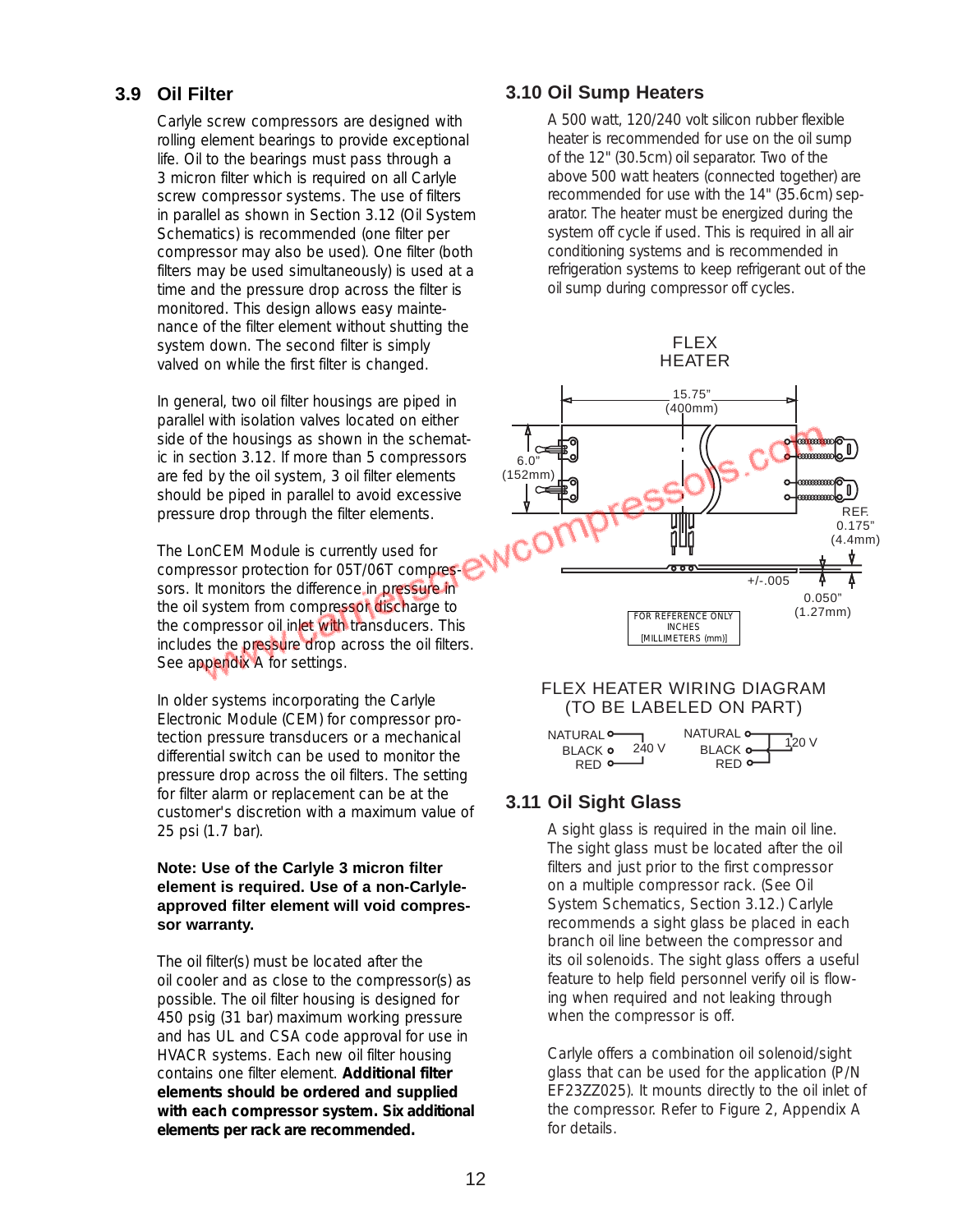# **3.12 Oil System Schematics**



#### **OIL SYSTEM SCHEMATIC ISOMETRIC VIEW**

\* Note: Other oil temperature control options are available. See section 3.8.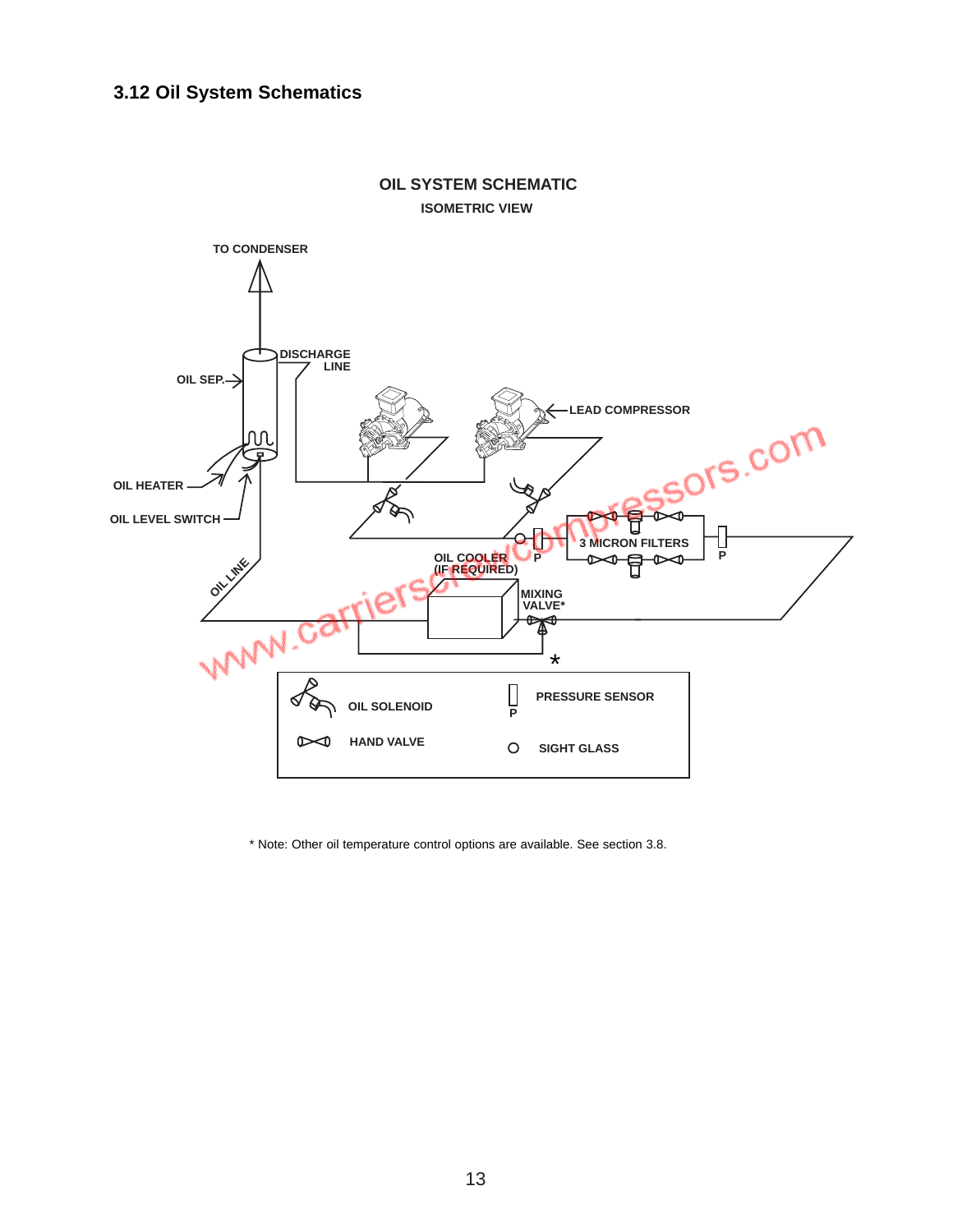## **3.13 Oil Line Manifold Selection Table**

#### **OIL MANIFOLD SIZING FOR PRESSURE DROP**

#### **10 Ft Manifold Length**

| Number of          |            | Assumed | Manifold   |           |           | Delta P (PSI) |            |
|--------------------|------------|---------|------------|-----------|-----------|---------------|------------|
| <b>Compressors</b> | <b>GPM</b> | LPM     | O.D. (in.) | at 10 cSt | at 45 cSt | at 100 cSt    | at 170 cSt |
|                    |            | 7.6     | 7/8        | 0.17      | 0.77      | 1.72          | 2.92       |
|                    |            | 15.2    | 7/8        | 0.34      | 1.54      | 3.43          | 5.83       |
|                    |            | 22.8    | 7/8        | 0.52      | 2.31      | 5.15          | $8.76*$    |
|                    |            | 30.4    | $1 - 1/8$  | 0.22      | 0.97      | 2.16          | 3.67       |
|                    | 10         | 38      | $1 - 1/8$  | 0.27      | 1.21      | 2.69          | 4.58       |

#### **20 Ft Manifold Length**

| Number of          |            | Assumed | Manifold   |           |           | Delta P (PSI) |            |
|--------------------|------------|---------|------------|-----------|-----------|---------------|------------|
| <b>Compressors</b> | <b>GPM</b> | ∟PM     | O.D. (in.) | at 10 cSt | at 45 cSt | at 100 cSt    | at 170 cSt |
|                    |            | 7.6     | 7/8        | 0.34      | 1.54      | 3.43          | 5.84       |
|                    |            | 15.2    | $1 - 1/8$  | 0.22      | 0.97      | 2.16          | $3.67*$    |
|                    |            | 22.8    | $1 - 1/8$  | 0.32      | 1.46      | 3.24          | 5.50       |
|                    |            | 30.4    | $1 - 1/8$  | 0.43      | 1.94      | 4.31          | 7.33       |
|                    | 10         | 38      | $1 - 1/8$  | 0.54      | 2.43      | 5.39          | $9.17*$    |

#### **30 Ft Manifold Length**

| Number of          |            | Assumed | Manifold   |           |           | Delta P (PSI) |            |
|--------------------|------------|---------|------------|-----------|-----------|---------------|------------|
| <b>Compressors</b> | <b>GPM</b> | LPM     | O.D. (in.) | at 10 cSt | at 45 cSt | at 100 cSt    | at 170 cSt |
|                    |            | 7.6     | $1 - 1/8$  | 0.15      | 0.70      | 1.62          | $2.75*$    |
|                    |            | 15.2    | $1 - 1/8$  | 0.32      | 1.45      | 3.24          | 5.50       |
|                    |            | 22.8    | $1 - 1/8$  | 0.49      | 2.18      | 4.85          | $8.25*$    |
|                    |            | 30.4    | $1 - 1/8$  | 0.65      | 2.91      | 6.47          | $11.00*$   |
|                    |            | 38      | $1 - 3/8$  | 0.33      | 1.49      | 3.30          | 5.61       |

#### **40 Ft Manifold Length**

| Number of          | $\cdot$    | <b>Assumed</b> | <b>Manifold</b> |           |           | Delta P (PSI) |            |
|--------------------|------------|----------------|-----------------|-----------|-----------|---------------|------------|
| <b>Compressors</b> | <b>GPM</b> | LPM            | O.D. (in.)      | at 10 cSt | at 45 cSt | at 100 cSt    | at 170 cSt |
|                    |            | 7.6            | $1 - 1/8$       | 0.25      | 0.91      | 2.42          | $3.67*$    |
|                    |            | 15.2           | $1 - 1/8$       | 0.43      | 1.94      | 4.32          | $7.34*$    |
|                    |            | 22.8           | $1 - 1/8$       | 0.65      | 2.91      | 6.47          | $11.00*$   |
|                    |            | 30.4           | $1 - 1/8$       | 0.35      | 1.50      | 3.52          | 5.99       |
|                    |            | 38             | $1 - 3/8$       | 0.44      | 1.98      | 4.40          | $7.48*$    |

#### LEGEND

LPM - Litres per minute

cSt - Centistrokes

\* If 170 POE oil is used, Carlyle recommends use of the next larger size copper line if pressure drop is greater than 5.0 psi. This will typically reduce pressure drop to 30% of value shown. NOTES:

1. Viscosity of 10 cSt is based on 130 F (54 C) oil with 10% refrigerant dilution.

- 2. Viscosity of 45 cSt is based on 130 F (54 C) oil, no refrigerant dilution or 80 F (27 C) oil with 10% refrigerant dilution.
- 3. Viscosity of 100 cSt is based on 100 F (38 C) oil, no refrigerant dilution.
- 4. Viscosity of 170 cSt is based on 100 F (38 C) oil, with no refrigerant dilution.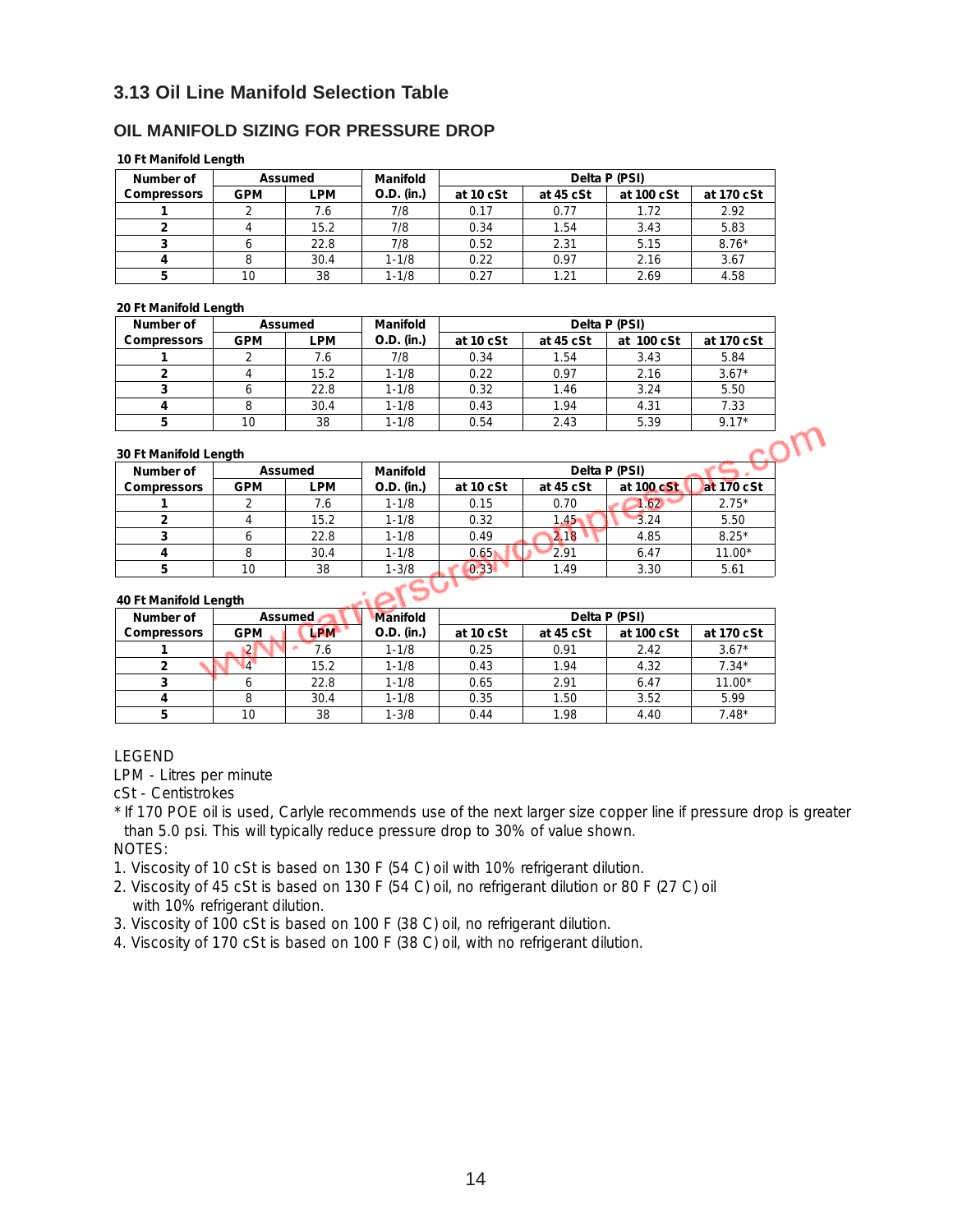## **5.1 Thermal Protection**

The compressor motor windings are protected from extreme temperatures by the LonCEM Module and the Carlyle Electronic Module (CEM) in older systems. All compressors are supplied with two 5K NTC (Negative Thermal Coefficient) thermistors in the motor windings.The module will limit the maximum motor temperature to 240 F (116 C) and is an auto-reset device. Only one 5K sensor is used; the other is a spare. The temperature vs. resistance characteristics of the 5K thermistors are shown below. Additionally, the DC voltage across the thermistors

may be measured at the module while the compressor is running and compared to the Temperature vs. DC voltage table. **(WARNING: DO NOT MEASURE THE DC VOLTAGE INSIDE THE TERMINAL BOX.)** 

Note that while the resistance of the sensors does not change, the measured DC voltage will be different depending on which protection module is used.

See the "Motor and Discharge Thermistors" table in Appendix A for the conversion when using the newer LonCEM module, and the "Temperature VS. DC Voltage" table in Appendix B for older applications with the CEM module.

| <b>TEMPERATURE</b> |      | <b>RESISTANCE</b> | <b>TEMPERATURE</b> |       | <b>RESISTANCE</b> |               | <b>TEMPERATURE</b> | RESISTANCE  | TEMPERATURE |       | <b>RESISTANCE</b> |
|--------------------|------|-------------------|--------------------|-------|-------------------|---------------|--------------------|-------------|-------------|-------|-------------------|
| $\mathcal{C}$      | F    | <b>OHMS</b>       | $\mathcal{C}$      | F     | <b>OHMS</b>       | $\mathcal{C}$ | F                  | <b>OHMS</b> | C           | F     | <b>OHMS</b>       |
| $\mathbf{0}$       | 32   | 16352.4           | 38                 | 100.4 | 2886.9            | 76            | 168.8              | 715.93      | 114         | 237.2 | 228.38            |
| 1                  | 33.8 | 15515.2           | 39                 | 102.2 | 2772.1            | 77            | 170.6              | 692.68      | 115         | 239   | 222.24            |
| $\overline{2}$     | 35.6 | 14750             | 40                 | 104   | 2662.4            | 78            | 172.4              | 670.34      | 116         | 240.8 | 216.29            |
| 3                  | 37.4 | 14027.1           | $41 -$             | 105.8 | 2557.8            | 79            | 174.2              | 648.82      | 117         | 242.6 | 210.53            |
| 4                  | 39.2 | 13343.8           | 42                 | 107.6 | 2457.7            | 80            | 176                | 628.09      | 118         | 244.4 | 204.95            |
| 5                  | 41   | 12697.8           | 4 <sub>3</sub>     | 109.4 | 2362.1            | 81            | 177.8              | 608.11      | 119         | 246.2 | 199.54            |
| 6                  | 42.8 | 12086.3           | 44                 | 111.2 | 2270.8            | 82            | 179.6              | 588.88      | 120         | 248   | 194.3             |
| $\overline{7}$     | 44.6 | 11508             | 45                 | 113   | 2183.45           | 83            | 181.4              | 570.36      | 121         | 249.8 | 189.22            |
| 8                  | 46.4 | 10960.8           | 46                 | 114.8 | 2099.93           | 84            | 183.2              | 552.5       | 122         | 251.6 | 184.3             |
| 9                  | 48.2 | 10442.6           | 47                 | 116.5 | 2020.04           | 85            | 185                | 535.29      | 123         | 253.4 | 178.5             |
| 10                 | 50   | 9951.8            | 48                 | 118.4 | 1943.6            | 86            | 186.8              | 518.7       | 124         | 255.2 | 174.89            |
| 11                 | 51.8 | 9486.8            | 49                 | 120.2 | 1870.5            | 87            | 188.6              | 502.7       | 125         | 257   | 170.41            |
| 12                 | 53.6 | 9046.3            | 50                 | 122   | 1800.49           | 88            | 190.4              | 487.28      | 126         | 258.8 | 166.06            |
| 13                 | 55.4 | 8628.7            | 51                 | 123.8 | 1733.46           | 89            | 192.2              | 474.4       | 127         | 260.6 | 161.83            |
| 14                 | 57.2 | 8232.5            | 52                 | 125.6 | 1669.66           | 90            | 194                | 458.06      | 128         | 262.4 | 157.74            |
| 15                 | 59   | 7857              | 53                 | 127.4 | 1607.81           | 91            | 195.8              | 444.2       | 129         | 264.2 | 153.77            |
| 16                 | 60.8 | 7500.6            | 54                 | 129.2 | 1548.95           | 92            | 197.6              | 430.85      | 130         | 266   | 149.91            |
| 17                 | 62.6 | 7162.3            | 55                 | 131   | 1492.54           | 93            | 199.4              | 417.96      | 131         | 267.8 | 146.17            |
| 18                 | 64.4 | 6841.3            | 56                 | 132.8 | 1438.46           | 94            | 201.2              | 405.51      | 132         | 269.6 | 142.54            |
| 19                 | 66.2 | 6526.4            | 57                 | 134.6 | 1386.62           | 95            | 203                | 393.49      | 133         | 271.4 | 139.02            |
| 20                 | 68   | 6246.8            | 58                 | 136.4 | 1336.93           | 96            | 204.8              | 381.89      | 134         | 273.2 | 136.6             |
| 21                 | 69.8 | 5971.6            | 59                 | 138.2 | 1289.26           | 97            | 206.6              | 370.69      | 135         | 275   | 132.27            |
| 22                 | 71.6 | 5710              | 60                 | 140   | 1243.53           | 98            | 208.4              | 359.87      | 136         | 276.8 | 129.04            |
| 23                 | 73.4 | 5461.3            | 61                 | 141.8 | 1199.7            | 99            | 210.2              | 349.41      | 137         | 278.6 | 125.91            |
| 24                 | 75.2 | 5225              | 62                 | 143.6 | 1157.59           | 100           | 212                | 339.32      | 138         | 280.4 | 122.87            |
| 25                 | 77   | 5000              | 63                 | 145.4 | 1117.18           | 101           | 213.8              | 329.55      | 139         | 282.2 | 119.91            |
| 26                 | 78.8 | 4786              | 64                 | 147.2 | 1078.37           | 102           | 215.6              | 320.12      | 140         | 284   | 117.04            |
| 27                 | 80.6 | 4582.4            | 65                 | 149   | 1041.15           | 103           | 217.4              | 311         | 141         | 285.8 | 114.25            |
| 28                 | 82.4 | 4388.5            | 66                 | 150.8 | 1005.38           | 104           | 219.2              | 302.18      | 142         | 287.6 | 111.54            |
| 29                 | 84.2 | 4203.9            | 67                 | 152.6 | 971.03            | 105           | 221                | 293.65      | 143         | 289.4 | 108.9             |
| 30                 | 86   | 4028              | 68                 | 154.4 | 938.02            | 106           | 222.8              | 285.41      | 144         | 291.2 | 106.34            |
| 31                 | 87.8 | 3860.5            | 69                 | 156.2 | 906.3             | 107           | 224.6              | 277.43      | 145         | 293   | 103.86            |
| 32                 | 89.6 | 3700.8            | 70                 | 158   | 875.81            | 108           | 226.4              | 269.72      | 146         | 294.8 | 101.43            |
| 33                 | 91.4 | 3548.5            | 71                 | 159.8 | 846.5             | 109           | 228.2              | 262.26      | 147         | 296.6 | 99.074            |
| 34                 | 93.2 | 3403.5            | 72                 | 161.6 | 818.31            | 110           | 230                | 255.03      | 148         | 298.4 | 95.785            |
| 35                 | 95   | 3265.1            | 73                 | 163.4 | 791.21            | 111           | 231.8              | 248.04      | 149         | 300.2 | 94.559            |
| 36                 | 96.8 | 3133.1            | 74                 | 165.2 | 765.14            | 112           | 233.6              | 241.28      | 150         | 302   | 92.393            |
| 37                 | 98.6 | 3007.1            | 75                 | 167   | 740.06            | 113           | 235.4              | 234.72      |             |       |                   |

**TEMPERATURE vs. RESISTANCE TABLE**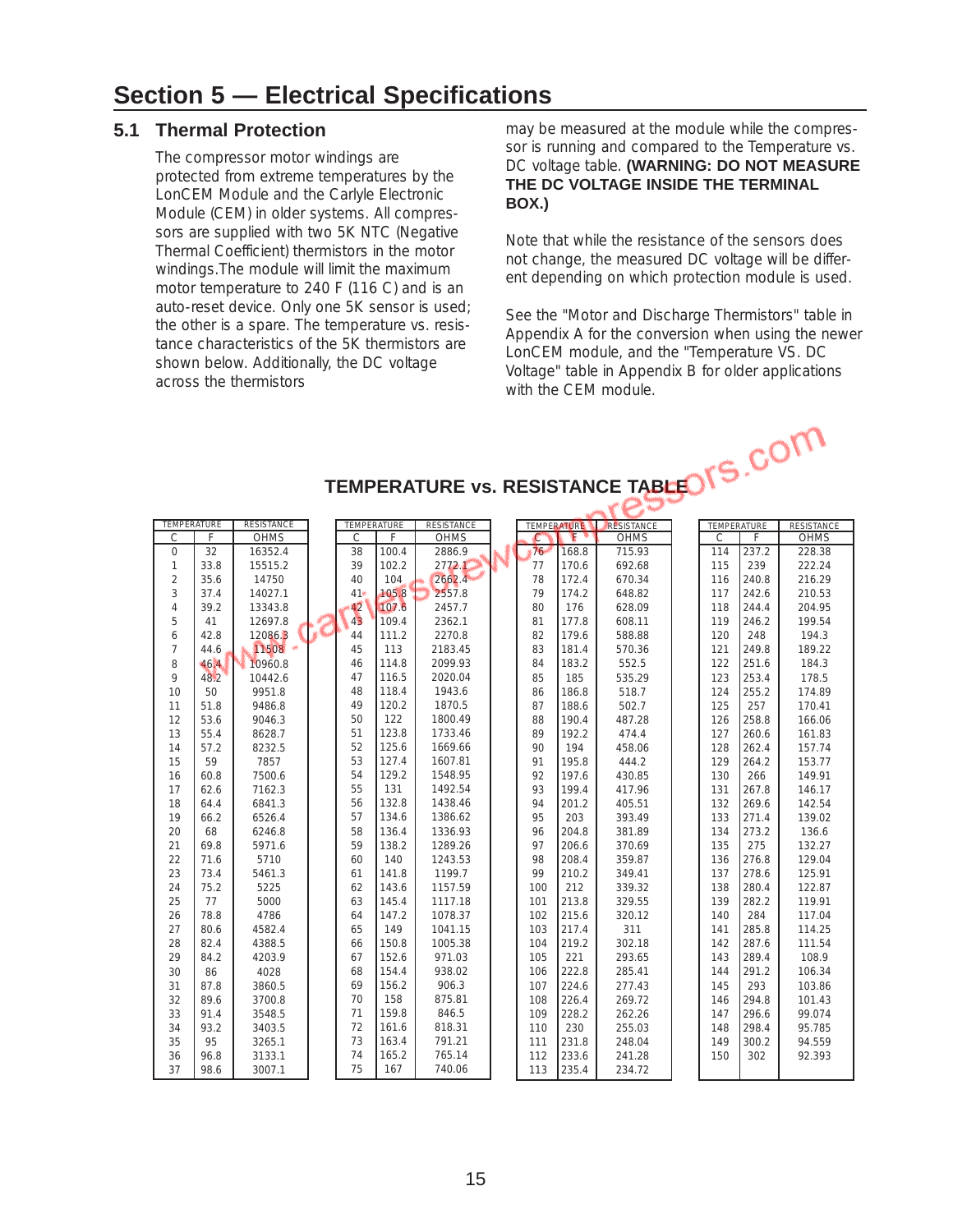#### **5.2 Screw Compressor Motor Protection**

06T Screw compressors must be applied with properly sized calibrated circuit breakers or Furnas "958" series solid-state overload relays to protect the motor against overcurrent fault conditions. Approved selections are shown in section 5.3 for the 06TR and 06TA compressors. Use of motor protection devices other than those shown in this Application Manual must be approved by Carlyle Application Engineering. The use of authorized overcurrent protection is part of the basis of UL recognition. Selection of alternate overcurrent protection without Carlyle's approval will void warranty. For proper overcurrent protection, the must trip setting of the protection device must not exceed the compressor Maximum Must Trip Amps shown in the tables. The selected compressor overcurrent device must trip in 2 to 6 seconds at the LRA value shown for the compressor.

The circuit breakers and overload relays selected by Carlyle are manually reset and have been sized to protect the compressor against running overcurrent, locked rotor, primary and secondary single phasing. These devices also offer the additional advantage of protecting the compressor against malfunctions of the compressor contactor (which may not be possible with pilot duty motor protection).

Compressor overcurrent protection devices for part winding applications must trip the first 3 legs in 2 to 6 seconds and the second 3 legs in 1 to 3 seconds. Carlyle recommends a 1 to 1.25 second time delay between energizing the first and second legs. Consult Carlyle Application Engineering for part winding circuit breakers. Part winding circuit breakers are stocked in limited quantities by Carlyle and may require special order.

#### **ALLOWABLE OPERATING VOLTAGE RANGES**

| Name Plate Frequency<br><b>Voltage</b> | (Hz) | Min.<br>Voltage | Max.<br>Voltage |
|----------------------------------------|------|-----------------|-----------------|
| 208-230                                | 60   | 187             | 264             |
| 200                                    | 50   | 180             | 230             |
| 230                                    | 50   | 198             | 264             |
| 460                                    | 60   | 396             | 528             |
| 400                                    | 50   | 342             | 456             |
| 575                                    | 60   | 495             | 660             |
|                                        | 60   | 342             | 460             |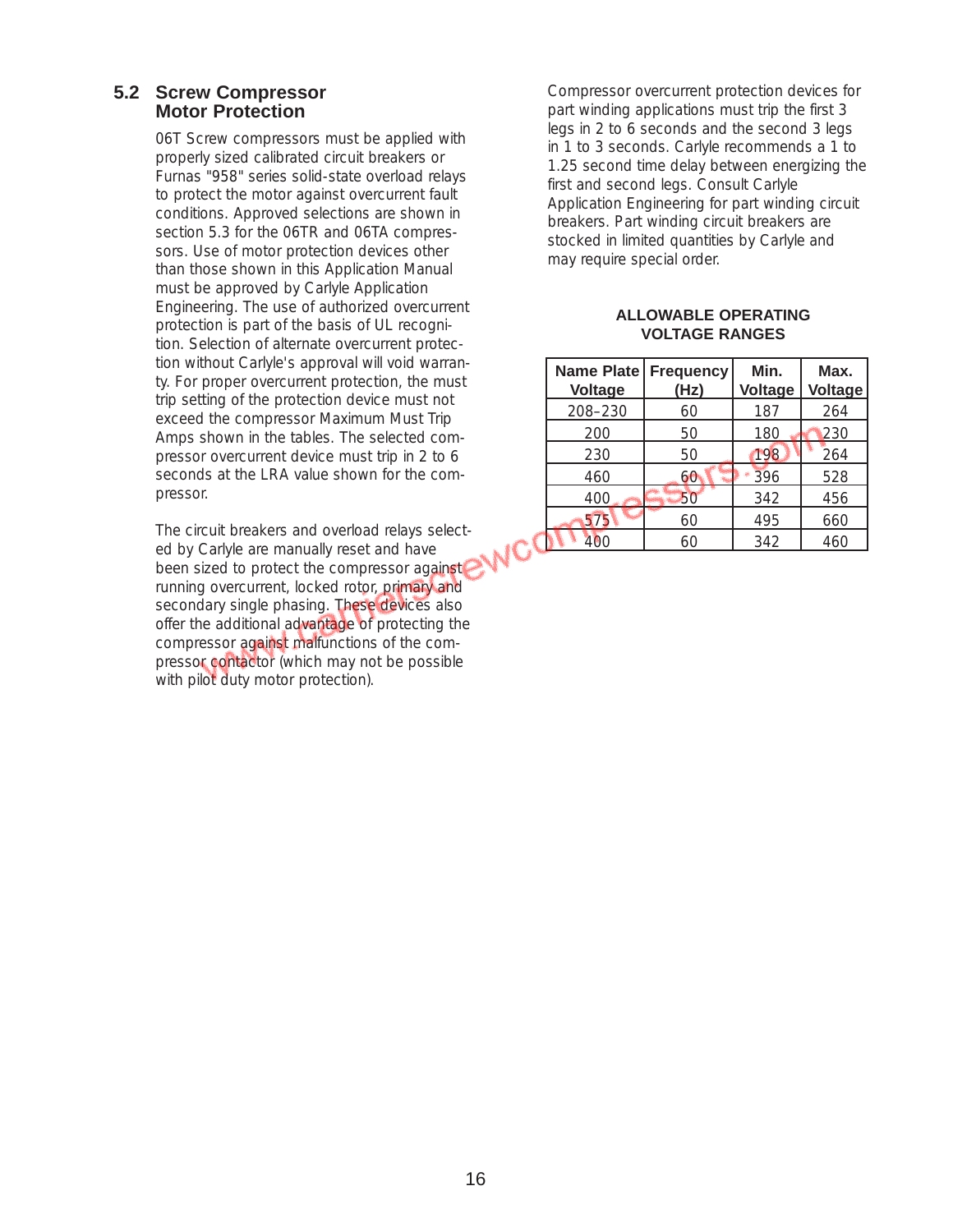| 06TR - ELECTRICAL SPECIFICATIONS                               |                                                                |                |                                  |                                |                                                                                                                                      |                     |                                 |            |                                           |                   |                |                             |
|----------------------------------------------------------------|----------------------------------------------------------------|----------------|----------------------------------|--------------------------------|--------------------------------------------------------------------------------------------------------------------------------------|---------------------|---------------------------------|------------|-------------------------------------------|-------------------|----------------|-----------------------------|
|                                                                | COMPRESSOR INFORMATION                                         |                |                                  |                                |                                                                                                                                      |                     |                                 |            | RECOMMENDED OVERCURRENT PROTECTION        |                   |                |                             |
| <b>COMPRESSOR</b><br>MODEL                                     | VOLTAGE                                                        | 운              | See Note #1)<br>MAX MTA          | LRA<br>$\overline{\mathsf{x}}$ | CIRCUIT BREAKER<br><b>PART#</b>                                                                                                      | Ξ                   | MTA                             | LRA        | #<br>FURNAS PART<br>See Note 4<br>CARLYLE | Ξ                 | <b>MTA</b>     | 3<br>See Note<br><b>AIR</b> |
| 06TRC033C                                                      | 575                                                            |                | 33.5                             | 114                            | ч<br>HH83XA460                                                                                                                       | 29                  | 33.5                            | 97         | <b>SLOZC9ZNH</b>                          | 29                |                | 23.2                        |
| 06TRC033B                                                      | 400/460                                                        | S              | 46                               | 142                            | HH83XA463                                                                                                                            | $\overline{4}$      | 46                              | 150        | HN76JZ022                                 | $\overline{Q}$    | $32.5$<br>44.8 | 32                          |
| 06TRC033F                                                      | 208/230                                                        |                | 90                               | 286                            | HH83XB626                                                                                                                            | <b>7833</b>         | 90                              | 250        | HN76JZ050                                 | 80                | 89.6           | $64$                        |
| 06TRD039C                                                      | 575                                                            |                | 99                               | 138                            | HH83XA461                                                                                                                            |                     | 88                              |            | HN76JZ022                                 | 34.3              | 38.1           | 27.2                        |
| 06TRD039B                                                      | 400/460                                                        | $\Omega$       | 49                               | 173                            | HH83XA424                                                                                                                            |                     |                                 | 124<br>175 | HN76JZ022                                 |                   | 48.2           |                             |
| O6TRD039F                                                      | 208/230                                                        |                | 104                              | 348                            | HH83XB625                                                                                                                            | $\overline{\sigma}$ | 104                             | 350        | HN76JZ050                                 | 92                | 103            | 34.4<br>73.6                |
| 06TRD044C                                                      | 575                                                            |                | 39                               | 138                            | HH83XA461                                                                                                                            | $\frac{1}{33}$      | 389                             | 124        | HN76JZ022                                 | $34 \overline{3}$ | 38.1           |                             |
| 06TRD044B                                                      | 400/460                                                        | 20             | 49                               | 173                            | HH83XA424                                                                                                                            |                     |                                 | 175        | HN76JZ022                                 |                   | 48.2           |                             |
| 06TRD044F                                                      | 208/230                                                        |                | 104                              | 348                            | HH83XB625                                                                                                                            | $\sqrt{2}$          |                                 | 350        | HN76JZ050                                 | $\mathcal{S}^2$   | 103            |                             |
| O6TRE048C                                                      | 575                                                            |                | 53                               | 172                            | HH83XA469                                                                                                                            | $46$<br>55          | $\frac{1}{2}$ $\frac{2}{3}$     | 164        | HN76JZ022                                 | 44<br>56          | 49.3           | 2146<br>24562<br>24562      |
| 06TRE048B                                                      | 400/460                                                        | 25             | 64                               | 215                            | HH83XA426                                                                                                                            |                     |                                 | 210        | HN76JZ033                                 |                   | 62.7           |                             |
| 06TRE048F                                                      | 208/230                                                        |                | 128                              | 433                            | <b>HH83XC509</b>                                                                                                                     | $\frac{1}{10}$      | 127                             | 420        | HN76JZ075                                 | 114               | 127.7          |                             |
| <b>06TRE054C</b>                                               | 575                                                            |                | 53                               |                                | HH83XA469                                                                                                                            |                     | 53                              | 164        | HN76JZ022                                 | 44                |                | $35.2$<br>$44.3$<br>$91.2$  |
| 06TRE054B                                                      | 400/460                                                        | 25             | 64                               | $172$<br>$215$                 | HH83XA426                                                                                                                            | $46$<br>55          |                                 | 210        | HN76JZ033                                 |                   | 49.3<br>62.7   |                             |
| 06TRE054F                                                      | 208/230                                                        |                | 128                              | 433                            | HH83XC509                                                                                                                            | $\frac{1}{1}$       | 127                             | 420        | HN76JZ075                                 | 37158             | 127.7          |                             |
| O6TRF065C                                                      | 575                                                            |                | 62                               | 219                            | HH83XB617                                                                                                                            | 54<br>67            | $\overline{6}$                  | 219        | HN76JZ033                                 |                   | 61.6           | $\overline{4}$              |
| 06TRF065B                                                      | 400/460                                                        | $30\,$         | 76                               | 253                            | HH83XA474                                                                                                                            |                     |                                 | 274        | HN76JZ033                                 |                   | 73.9           | 52.8                        |
| 06TRF065F                                                      | 208/230                                                        |                | 154                              | 611                            | HH83XC573                                                                                                                            | 134                 |                                 | 611        | HN76JZ075                                 | 136               |                | 108.8                       |
| 06TRG078C                                                      | 575                                                            |                | 72                               | 258<br>323                     | HH83XB618                                                                                                                            | 63<br>74            | $\frac{18}{15}$ $\frac{12}{25}$ | 258        | HN76JZ033                                 | 64                | 71.7           | 51.2                        |
| 06TRG078B                                                      | 400/460                                                        | 35             | 89                               |                                | HH83XA475                                                                                                                            |                     |                                 | 323        | HN76JZ050                                 | $78$              | 87.4           | 62.4                        |
| 06TRG078F                                                      | 208/230                                                        |                | 181                              | 721                            | HH83XC574                                                                                                                            | 158                 | $\frac{5}{2}$                   | 721        | HN76JZ090                                 | 160               | 179.2          | 128                         |
| 06TRH088C                                                      | 575                                                            |                | 87                               | 296                            | HH83XB619                                                                                                                            | 71                  | $\overline{\circ}$              | 296        | HN76JZ050                                 | 72                | 80.6           | 57.6                        |
| 06TRH088B                                                      | 400/460                                                        | $\overline{Q}$ | 101                              | 370                            | HH83XA476                                                                                                                            | 88                  | $\overline{5}$                  | 370        | HN76JZ050                                 | $\infty$          | 100.8          | $72$                        |
| 06TRH088F                                                      | 208/230                                                        |                | 203                              | 825                            | <b>HH83XC575</b>                                                                                                                     |                     | 203                             | 825        | HN76JZ090                                 | 180               | 201.6          | 144                         |
| 06TRK108B                                                      | 400-3-50                                                       | SO             | 114                              | 440                            | HH83XA47                                                                                                                             | $\overline{100}$    | 115                             | 439        | HN76JZ050                                 | 100               | 112            | 80                          |
|                                                                | LEGEND                                                         |                |                                  |                                |                                                                                                                                      |                     |                                 |            |                                           |                   |                |                             |
| RLA=Rated Load Amps                                            |                                                                |                | PW=Part-Winding Start            |                                |                                                                                                                                      |                     |                                 |            |                                           |                   |                |                             |
| LRA=Locked Rotor Amps                                          |                                                                |                | MH=Must Hold Amps                |                                |                                                                                                                                      |                     |                                 |            |                                           |                   |                |                             |
| XL=Across-the-Line Start<br>NOTES:                             |                                                                |                | Trip Amps<br>$\sqrt{11}A = Must$ |                                |                                                                                                                                      |                     |                                 |            | $\mathbf{C}$                              |                   |                |                             |
|                                                                |                                                                |                |                                  |                                | Compressor must trip amps are maximum figures. Overcurrent protection must trip at or below this value.                              |                     |                                 |            |                                           |                   |                |                             |
| $\stackrel{-}{\sim}$ $\stackrel{-}{\sim}$ $\stackrel{-}{\sim}$ | LRA value for PW 2 <sup>nd</sup> winding = 1/2 the LRA XL valu |                | $\vec{\mathbb{Q}}$               |                                |                                                                                                                                      |                     |                                 |            |                                           |                   |                |                             |
| Ratings on Unit Rating Plate.                                  | Recommended RLA value = Crt Brk must trip value                |                |                                  |                                | / 1.4. Use this recommended RLA value to determine minimum contactor sizing and wring sizing. See also detail on Compressor Amperage |                     |                                 |            |                                           |                   |                |                             |
|                                                                | Alternate over current protection device which can I           |                |                                  |                                | be used in place of calibrated circuit breaker.                                                                                      |                     |                                 |            |                                           |                   |                |                             |
| ு ம                                                            |                                                                |                |                                  |                                | Carlyle O6TR 400-3-50 units have the same circuit breaker table ratings as 460-3-60. Refer to 460-3-60 data for 50Hz information.    |                     |                                 |            |                                           |                   |                |                             |

# **Section 5.3 Circuit Breaker Tables**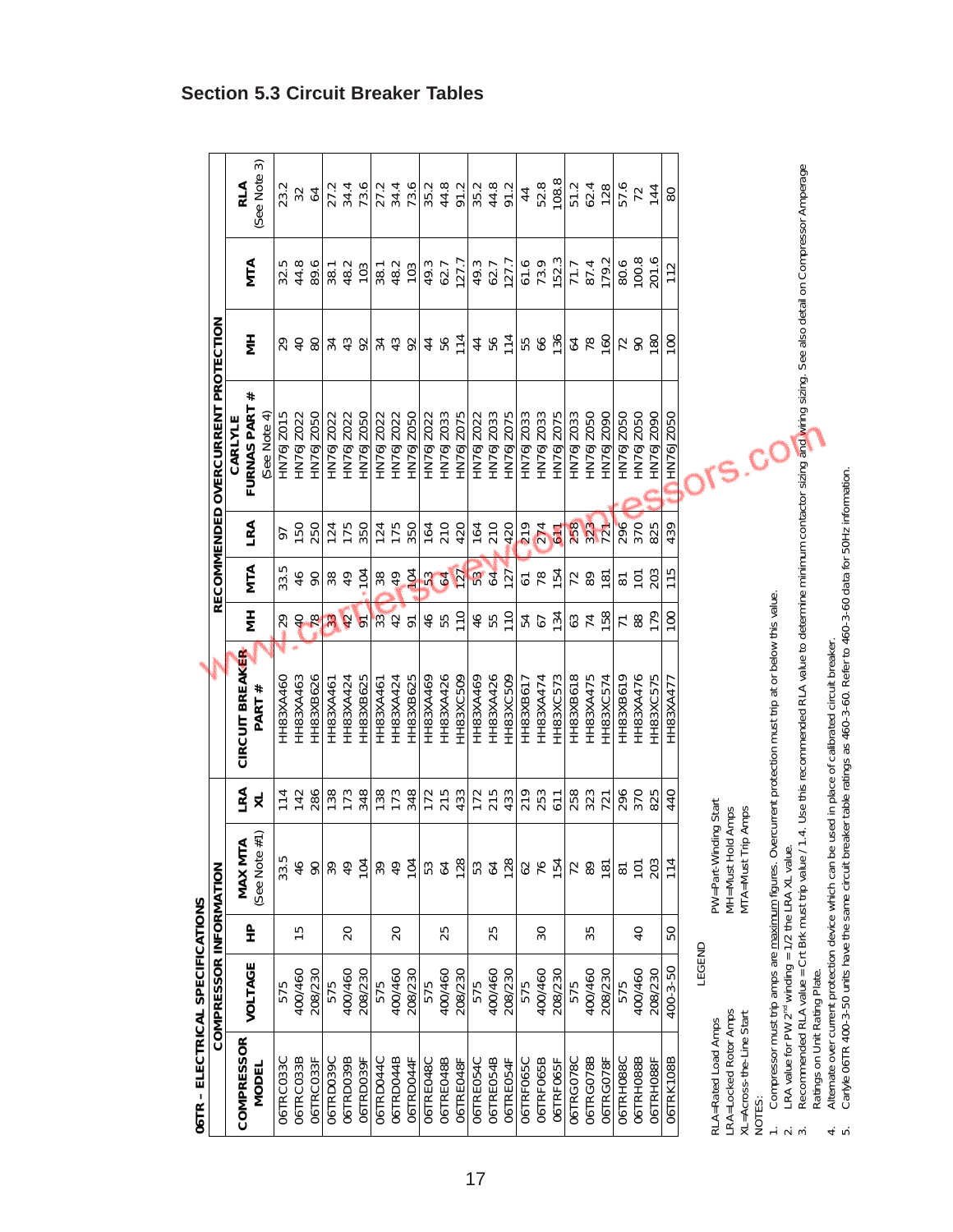| 06TA - ELECTRICAL SPECIFICATIONS                                  |                        |                 |                          |                   |                                                                                                                                   |                  |                    |            |                                            |                       |                |                      |  |
|-------------------------------------------------------------------|------------------------|-----------------|--------------------------|-------------------|-----------------------------------------------------------------------------------------------------------------------------------|------------------|--------------------|------------|--------------------------------------------|-----------------------|----------------|----------------------|--|
|                                                                   | COMPRESSOR INFORMATION |                 |                          |                   |                                                                                                                                   |                  |                    |            | RECOMMENDED OVERCURRENT PROTECTION         |                       |                |                      |  |
| <b>COMPRESSOR</b><br>MODEL                                        | VOLTAGE                | 웊               | MAX MTA<br>(See Note #1) | 로<br>적            | CIRCUIT BREAKER<br>PART #                                                                                                         | Ξ                | MTA                | LRA        | #<br>FURNAS PART<br>See Note 4)<br>CARLYLE | Ξ                     | MTA            | (See Note 3)<br>RLA  |  |
| 06TAD033C                                                         | 575                    |                 |                          | 138               | HH83XA46                                                                                                                          | 33               | 38                 | 124        | HN76JZ022                                  | 34                    | 38.1           |                      |  |
| 06TAD033B                                                         | 400/460                | 20              | 8<br>4<br>9              | 173               | HH83XA424                                                                                                                         | 42               | $\frac{1}{6}$      | 175        | HN76JZ022                                  | 43                    | 48.2           | 34.4                 |  |
| 06TAD033F                                                         | 208/230                |                 | 104                      | 348               | HH83XB625                                                                                                                         |                  | 104                | 350        | HN76JZ050                                  | 92                    | 103            | 73.6                 |  |
| O6TAE039C                                                         | 575                    |                 | 53                       | 172               | HH83XA469                                                                                                                         | 46               | 53<br>64           | 164        | HN76JZ022                                  | 44                    | 49.3           | 35.2                 |  |
| 06TAE039B                                                         | 400/460                | 25              | 64                       | 215               | HH83XA426                                                                                                                         | 55               |                    | 210        | HN76JZ033                                  | 56                    | 62.7           |                      |  |
| O6TAE039F                                                         | 208/230                |                 | 128                      | 433               | HH83XC509                                                                                                                         | 110              | 127                | 420        | HN76JZ075                                  | 114                   | 127.7          | 44.8<br>91.2         |  |
| 06TAF044C                                                         | 575                    |                 |                          |                   | HH83XA430                                                                                                                         |                  |                    | 168        | HN76JZ033                                  |                       | 58.2           | 41.6                 |  |
| 06TAF044B                                                         | 400/460                | SO              | 62<br>76                 | 202               | HH83XA478                                                                                                                         | 50               | 58<br>76           | 274        | HN76JZ033                                  | 52<br>65              | 72.8           | 52                   |  |
| 06TAF044F                                                         | 208/230                |                 | 163                      | 510               | HH83XC539                                                                                                                         | 142              | 163                | 507        | HN76JZ075                                  | 144                   | 161.3          | 115.2                |  |
| 06TAF048C                                                         | 575                    |                 |                          |                   | HH83XA430                                                                                                                         | 50<br>03         |                    | 168        | HN76JZ033                                  |                       | 58.2           |                      |  |
| 06TAF048B                                                         | 400/460                | $\overline{50}$ | 62<br>76                 | 202<br>253        | HH83XA478                                                                                                                         |                  |                    | 274        | HN76JZ033                                  | 52<br>65              | 72.8           | $41.6$<br>52         |  |
| 06TAF048F                                                         | 208/230                |                 | 163                      | 510               | HH83XC539                                                                                                                         | 142              |                    | 507        | HN76JZ075                                  | 144                   | 161.3          | 115.2                |  |
| 06TAG054C                                                         | 575                    |                 | <b>p</b><br>88           |                   | HH83XA453                                                                                                                         |                  | 58 2 3 8 8         | 236<br>283 | HN76JZ050                                  | $69$<br>$78$<br>$762$ | 77.3           | 55.2<br>62.4         |  |
| 06TAG054B                                                         | 400/460                | 35              |                          | 242<br>305        | HH83XA547                                                                                                                         | $\frac{87}{158}$ |                    |            | HN76JZ050                                  |                       | 87.4           |                      |  |
| 06TAG054F                                                         | 208/230                |                 | 182                      | 610               | HH83XC532                                                                                                                         |                  | 182                | 590        | HN76JZ090                                  |                       | 181.4          | 129.6                |  |
| <b>06TAG065C</b>                                                  | 575                    |                 | 72                       | 258<br>323<br>721 | HH83XB618                                                                                                                         | $374$<br>$758$   | <b>2</b><br>89     | 258        | HN76JZ050                                  | 3870                  | 77.3           | 55.2                 |  |
| 06TAG065B                                                         | 400/460                | 55              | 89                       |                   | HH83XA475                                                                                                                         |                  |                    | 323        | HN76JZ050                                  |                       | 87.4           |                      |  |
| 06TAG065F                                                         | 208/230                |                 | 181                      |                   | HH83XC574                                                                                                                         |                  | $\overline{181}$   | 721        | HN76JZ090                                  |                       | 180.3          | $\frac{62.4}{128.8}$ |  |
| O6TAH078C                                                         | 575                    |                 | $\overline{\infty}$      | 296               | HH83XB619                                                                                                                         | $\overline{78}$  | $\overline{\circ}$ | 296        | HN76JZ050                                  | 72                    | 80.6           |                      |  |
| 06TAH078B                                                         | 400/460                | $\overline{Q}$  | $\overline{C}$           | 370               | HH83XA476                                                                                                                         |                  | 101                | 370        | HN76JZ050                                  | $\overline{6}$        | 100.8          | 72                   |  |
| 06TAH078F                                                         | 208/230                |                 | 203                      | 825               | HH83XC575                                                                                                                         | 179              | 203                | 825        | HN76JZ090                                  | 180                   |                | 144                  |  |
| <b>06TAK088C</b>                                                  | 575                    |                 | 92                       | 351               | HH83XB610                                                                                                                         | 74               | $\frac{311}{10}$   | 323        | HN76JZ050                                  | $\frac{8}{100}$       | 87.4           | 62.4                 |  |
| 06TAK088B                                                         | 400/460                | SO              | 114                      | 440               | HH83XA477                                                                                                                         | $\overline{5}$   |                    | 439        | HN76JZ050                                  |                       | $112$<br>$112$ | $\rm ^{8}$           |  |
| O6TAK088F*                                                        | 208/230                |                 | 230                      | 974               | HH83XC576                                                                                                                         | 200              | 230                | 979        | HN76JZ050*                                 | $\overline{5}$        |                | 160                  |  |
|                                                                   | LEGEND                 |                 |                          |                   |                                                                                                                                   |                  |                    |            |                                            |                       |                |                      |  |
| RLA=Rated Load Amps                                               |                        |                 | PW=Part-Winding Start    |                   |                                                                                                                                   |                  |                    |            | 55,                                        |                       |                |                      |  |
| -RA=Locked Rotor Amps                                             |                        |                 | MH=Must Hold Amps        |                   |                                                                                                                                   |                  |                    |            |                                            |                       |                |                      |  |
| XL=Across-the-Line Start                                          |                        |                 | MTA=Must Trip Amps       |                   |                                                                                                                                   |                  |                    |            |                                            |                       |                |                      |  |
|                                                                   |                        |                 |                          |                   | To use Furnas overload w/06TAK08BF2EA-A00, compressor must be wired for part-winding start and 2 overloads wired in parallel with |                  |                    |            |                                            |                       |                |                      |  |
| 2 contactors. Furnas must hold setting = 100. MTA Setti<br>NOTES: |                        |                 | $ing = 112.$             |                   |                                                                                                                                   |                  |                    |            |                                            |                       |                |                      |  |

1. Compressor must trip amps are maximum figures. Overcurrent protection must trip at or below this value.

2. LRA value for PW  $2^{\text{nd}}$  winding = 1/2 the LRA XL value.

3. Recommended RLA value = Crt Brk must trip value / 1.4. Use this recommended RLA value to determine minimum contactor sizing and wiring sizing. See also detail on Compressor Amperage Ratings on Unit Rating Plate.  $\stackrel{-}{\leftarrow}$   $\stackrel{-}{\sim}$   $\stackrel{-}{\sim}$ 

4. Alternate over current protection device which can be used in place of calibrated circuit breaker.

5. Carlyle 06TA 400-3-50 units have the same circuit breaker table ratings as 460-3-60. Refer to 460-3-60 data for 50Hz information.  $rac{1}{4}$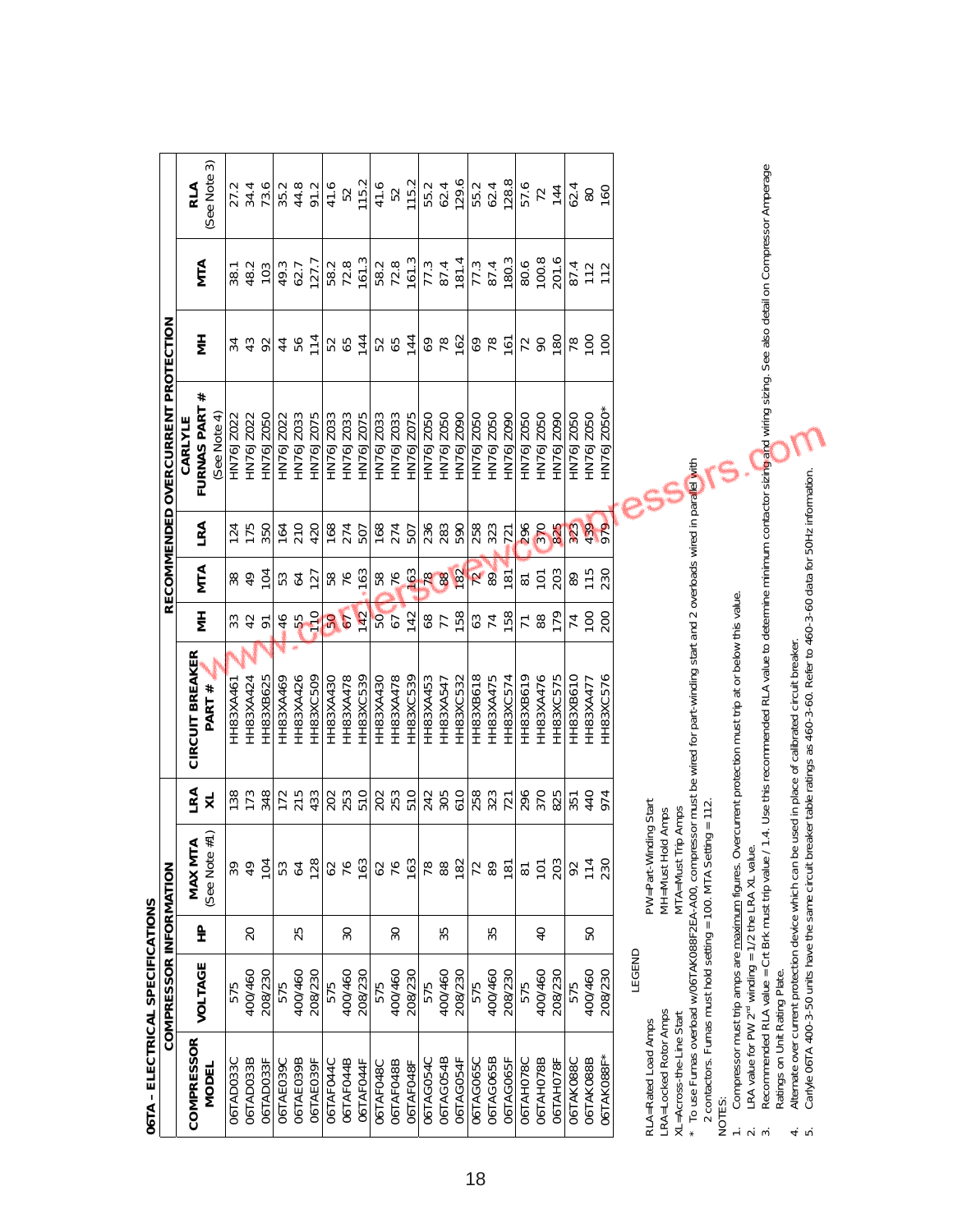# **Section 6 — Motor and Discharge Temperature Control**

## **6.1 Carlyle Electronic Module (CEM)**

The Carlyle solid-state electronic module (115v-1-50/60 or 240v-1-50/60) is used for primary control of the compressor contactor, oil and economizer line solenoids, and unloader and Vi coils. It also provides compressor thermal safety protection.

Two versions of this module have been used. The original Carlyle Electronic Module (CEM) and the LonCEM Module. Both versions are covered in detail in Appendix A and Appendix B of this manual.

#### **6.2 Discharge Temperature Control**

Discharge temperature control and high temperature protection are supplied by the CEM. There are some applications where the discharge temperature becomes so hot that it is necessary to inject liquid directly into the screw rotors. This is accomplished through the use of a constant temperature desuperheating valve. Refer to section 3.7 for selection and application of this valve. The desuperheating valve bulb must be strapped to the discharge line (as close to the service valve as possible) and insulated. The valve will maintain a discharge temperature of 190°F (88°C). A normally closed solenoid with an inlet strainer is required upstream of the expansion valve.

#### **The liquid feed header must be sized for the entire desuperheating and motor cooling load. Failure to do so can lead to compressor overheating during high ambient operation.**



#### **6.3 Motor Cooling Control**

Motor cooling control and high temperature protection are supplied by the LonCEM/CEM. Carlyle 06T screw compressors utilize an economizer cooled motor. Screw compressor technology allows access to intermediate pressure part way through the compression cycle. The Carlyle screw compressor uses this intermediate pressure access to pull vapor through a subcooler and over the compressor motor. This process (called an economizer cycle) provides liquid subcooling and motor cooling (reducing the need for liquid injection). Due to both these processes being done at an intermediate pressure versus suction pressure, significant increases in energy efficiency are realized.

A typical economizer arrangement is shown below. The flow to the screw compressor motor is governed by an expansion valve that is set to maintain 10 to 20°F (6 to 11°C) superheat above intermediate pressure. A liquid line solenoid is required in front of the expansion valve and must be normally closed (this valve must be off when all compressors are off and on when any compressor is on).



For parallel applications, an intermediate header is required to distribute economizer gas to each compressor. A solenoid valve is required in the feed line to each compressor. This valve must be normally closed and off when the compressor is off to eliminate intermediate to suction pressure leak back during any compressor off cycle. This solenoid can be controlled by the CEM.

If an economizer is not used, motor cooling control is still required. Two cooling valves should be installed in parallel, feeding the economizer port to eliminate thermal shock. One EF28BZ005 (1 ton) valve is wired to be on any time the compressor is on and the LonCEM controls one EF28BZ007 (1.5 ton) valve.

Motor barrel insulation is recommended on compressors with suction temperatures below -15°F (-26°C) to prevent frost build-up and FOR REFERENCE ONLY<br>INCHES CONDENSATION ON the compressor motor barrel.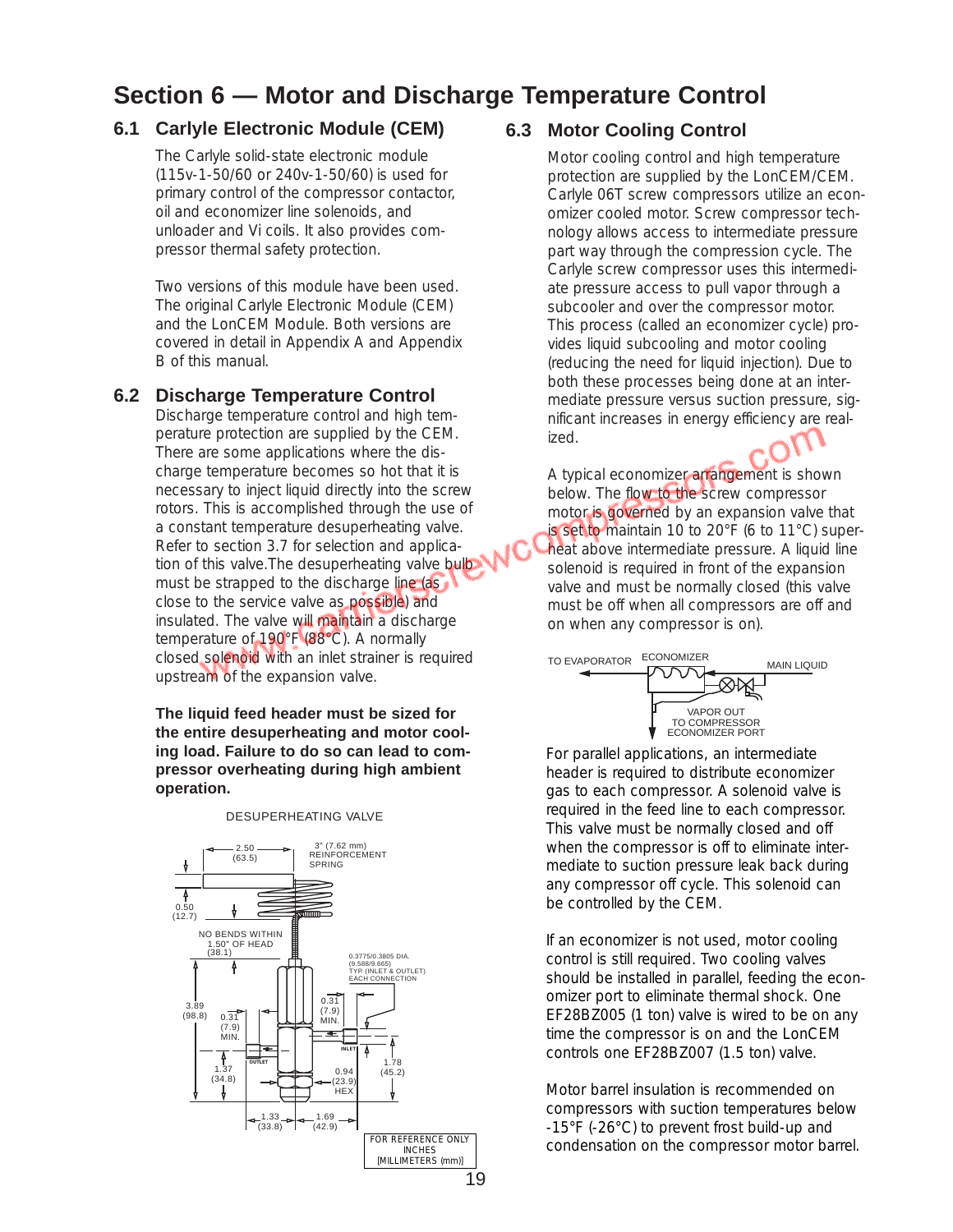## **7.1 Subcooler Selection**

The use of an economizer is highly recommended and provides the high capacities and energy efficiencies shown in the screw compressor tabular rating tables. The subcooling load may be calculated by taking the total compressor mass flow of the rack and multiplying it by the change in enthalpy across the subcooler (liquid main in minus liquid main out). To estimate the liquid temperature leaving the subcooler, take the saturated intermediate temperature (at the design condition) from the performance tables and add 10°F (5°C). The subcooler should now be sized based on the subcooling load calculated. Carlyle recommends sizing and piping the subcooler for parallel flow. Parallel flow through the subcooler results in better control of the subcooler TXV (reduces TXV hunting).

# **7.2 Subcooling Correction**

The economized performance data supplied is based on liquid temperature that is 10°F (6°C) above saturated intermediate temperature. The capacity may be varied for other than rated liquid temperature by either of two methods. For the most accurate adjustment, Method #2 should be used.

# **METHOD 1**

Vary compressor capacity by 3% for each 10°F (6°C) difference between actual and rated liquid temperature. For example, if the actual liquid temperature was 50°F (10°C) and the rated liquid temperature was 40°F (5°C), divide the rated capacity by 1.03. This method is specifically for R-22.

## **METHOD 2**

Using the mass flow rates published in the rating tables, a thermodynamic correction may be used by calculating the new change in enthalpy across the evaporator and multiplying it by the evaporator mass flow rate.

# **7.3 Superheat Correction**

The screw compressor tabular data is rated with 65°F (18°C) return gas temperature (all useful superheat) for low and medium temperature applications. The suction gas does not pass over the motor, but goes directly to the compressor rotors. Utilizing R-22 the compressor capacity will have no significant change

with lower return gas temperatures based on all useful superheat at the compressor. However, the actual *evaporator capacity* will increase with lower return gas temperature due to the higher gas density entering the compressor which will result in larger compressor mass flow rates. Mass flow rates are published in the compressor performance tables and may be used to calculate compressor performance at any approved operating condition. The Carlyle screw compressor suction gas goes directly into the rotors and therefore does not incur additional (inefficient) suction gas superheating from passing over the motor. There is a required minimum of 20°F (11°C) discharge superheat. The system should sound an alarm if the superheat reaches 20°F (11°C). Long periods of run time with low discharge superheat will reduce compressor bearing life.

# **7.4 Carlyle Software**

The Carlyle Compressor Selection program **"CARWIN"** will select compressors, calculate subcooler load, oil-cooler load, and perform superheat and subcooling corrections. This software is available through Carlyle Compressor Company, at

## **www.carlylecompressor.com.**

The tabular performance data presented in this catalog is at 65°F(18.3°C) return gas temperature and SIT+10°F(5.5°C) liquid temperature. Performance at actual operating conditions may vary significantly from these rating conditions. Our Carwin selection software can be used to estimate the performance at the actual operating conditions.

For systems that have mechanical subcooling, as with the economizer cycle on our 74mm compressors, there can be a substantial difference between the performance at the standard rating conditions and the applications actual operating conditions. These differences are generally only significant in low temperature applications. For low temperature applications (SST<0°F/4.4°C), compressor performance should be based on design liquid temperature (typically maintained at or above 40°F(4.4°C) and the maximum return gas temperature expected (typically 25°F-35°F (-3.8°C-1.7°C) for low temperature applications). The evaporator refrigeration effect (ERE reported in Carwin) capacity should then be used to size against the required load.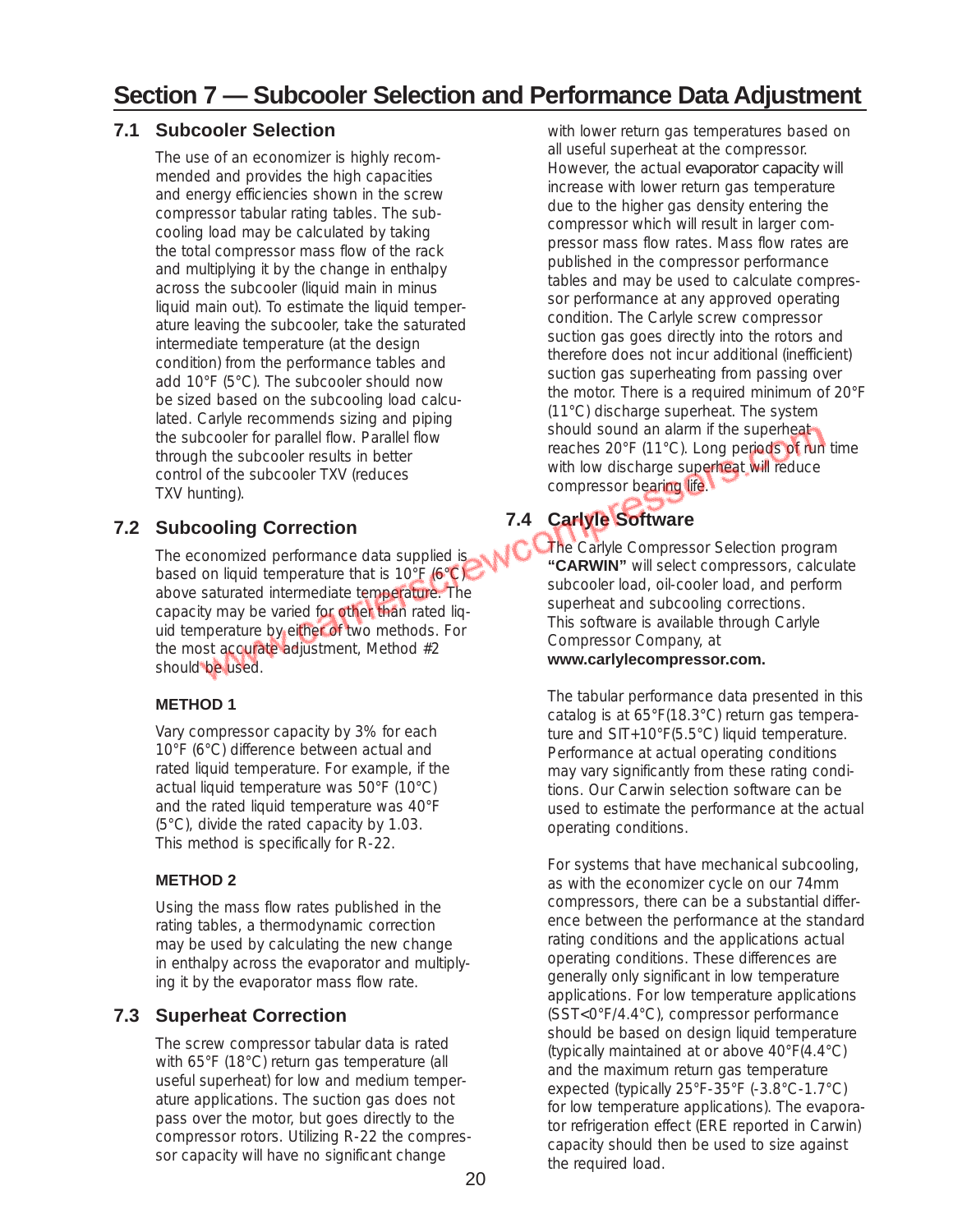# **Section 8 — 05T Open Drive Application Information**

## **8.1 General Information**

The 05T compressor is a compact and lightweight open drive screw compressor which delivers high capacity for its size. It is very similar to the 06T semi-hermetic screw compressor. With the exception of an internal motor, the 05T and 06T are virtually identical. In place of the internal motor, the open drive is supplied with a gear casing and jack shaft to connect an external C-Face motor or other device. The compression end of the compressor is identical to the 06T semi-hermetic screw compressor.

The compressor is designed for operation at both 1750 rpm at 60 Hz (1450 rpm @ 50 Hz) and 3500 rpm at 60 Hz (2900 rpm @ 50 Hz). With the exception of electrical information and motor cooling requirements of the 06T compressor, all the information in this application guide also applies to the 05T models. An external oil cooler is required on all applications where the discharge temperature is above 170 F. The model numbering system, however, is slightly different. The cross reference can be<br>found in the table below. found in the table below.

| <b>06T</b><br>Model $#$ | 05T<br>Model #    | <b>RPM</b><br>60Hz (50Hz) | Ft3/min | m3/min<br>@ 60Hz @ 50Hz |
|-------------------------|-------------------|---------------------------|---------|-------------------------|
| 06T**033                | 05TRQ033          | 1750 (1450)               | 33      | .78                     |
| 06T**039                | 05TRQ039          | $\mathbf{u}$              | 39      | .92                     |
| 06T**044                | 05TRQ044          | H.                        | 44      | 1.04                    |
|                         | 06T**048 05TRQ048 | $\mathbf{u}$              | 48      | 1.13                    |
|                         | 06T**054 05TRQ054 | u,                        | 54      | 1.28                    |
|                         | 06T**065 05TRQ033 | 3500 (2900)               | 65      | 1.53                    |
| 06T**078                | 05TRQ039          | $\mathbf{u}$              | 78      | 1.84                    |
|                         | 06T**088 05TRQ044 | $\mathbf{u}$              | 88      | 2.08                    |

#### **Model Number Cross Reference**

The 05T compressor has been designed for direct drive duty and should not be used in a belt drive application.

#### **8.2 Compressor Dimensions**

Like the 06T, the 05T models have all the same physical dimensions. Please review dimensional drawings for external dimensional information on the compressor.



**Dimensions (Top View)**



**Dimensions (Side View)** INCHES [MILLIMETERS (mm)]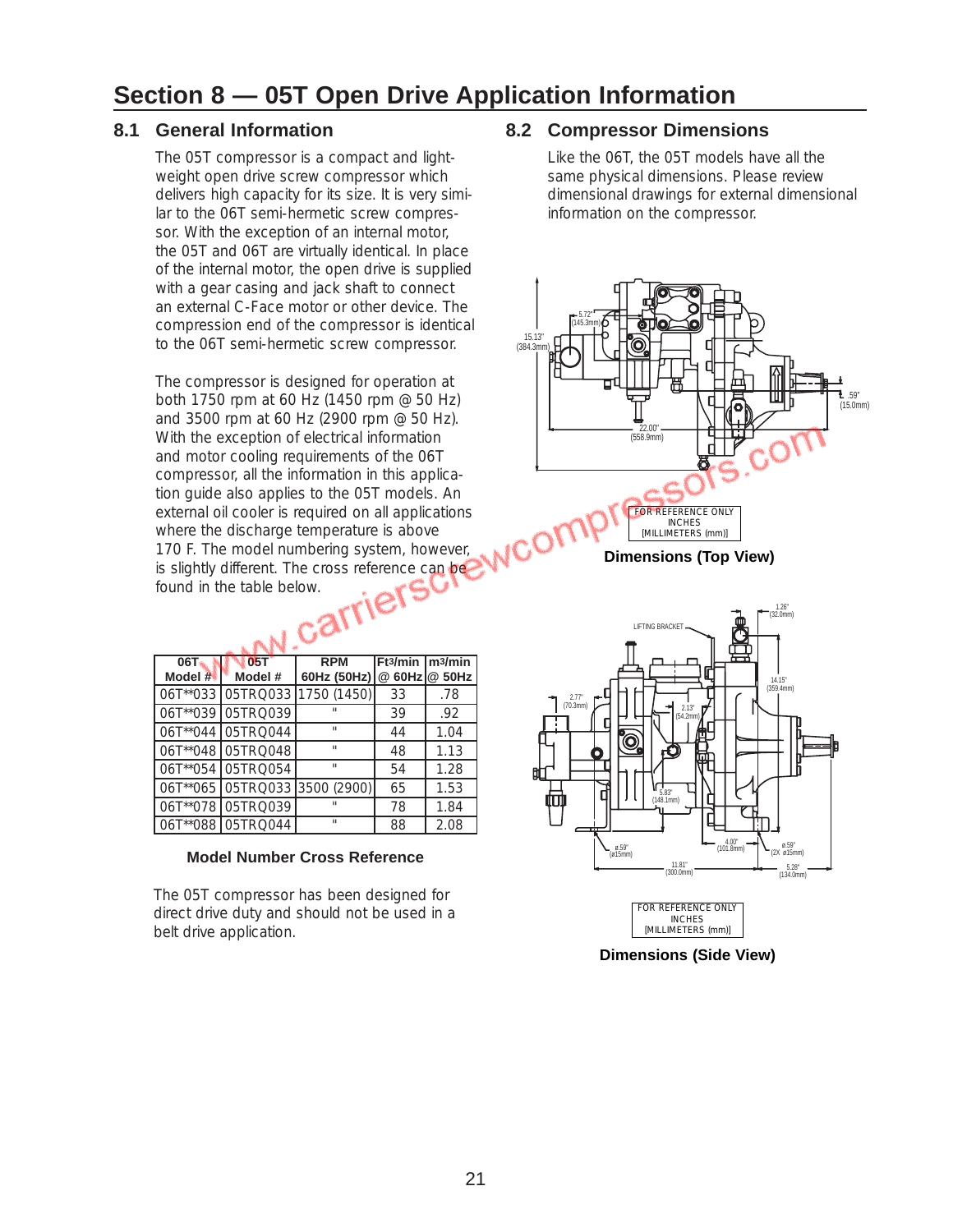

| <b>Motor</b><br><b>Selection</b> | <b>Speed</b>                  | C-Flange<br>Package<br><b>Required</b> | <b>Dimensions</b> |  |
|----------------------------------|-------------------------------|----------------------------------------|-------------------|--|
| 15Hp (254TC)                     |                               |                                        |                   |  |
|                                  | 20Hp (256TC) 1750 rpm @ 60Hz  | 0TA0929                                | C-flange          |  |
|                                  | 25Hp (284TC) 1450 rpm @ 50Hz  |                                        | drawing A         |  |
| 30Hp (286TC)                     |                               |                                        |                   |  |
|                                  | 40Hp (324TC) 1750 rpm @ 60Hz  |                                        | C-flange          |  |
|                                  | 50Hp (326TC) 1450 rpm @ 50Hz  | 0TA0930                                | drawing B         |  |
| 30Hp (286TSC)                    |                               |                                        |                   |  |
|                                  | 40Hp (324TSC) 3500 rpm @ 60Hz |                                        | C-flange          |  |
|                                  | 50Hp (326TSC) 2900 rpm @ 50Hz | 0TA0931                                | drawing C         |  |
| 60Hp (364TSC)                    |                               |                                        |                   |  |
| 75Hp (365TSC)                    |                               |                                        |                   |  |

Please review C-Flange dimension drawings for all dimensional information on the C-Flanges. (164.1mm)<br>dimensional information on the C-Flanges.

FOR REFERENCE ONLY INCHES [MILLIMETERS (mm)]

**Dimensions (Bottom View)**

# **8.3 Compressor C-Flange**

Several compressor C-Flanges have been designed by Carlyle. The C-Flange bolts to both the compressor and a C-Face motor for easy self aligning (within  $\pm$  0.005" [.127mm] TIR) of the coupling. There are three distinct C-Flanges, two for 1750 (1450) RPM motors and one for 3500 (2900) RPM motors. The C-Flange selections can be found in the following table.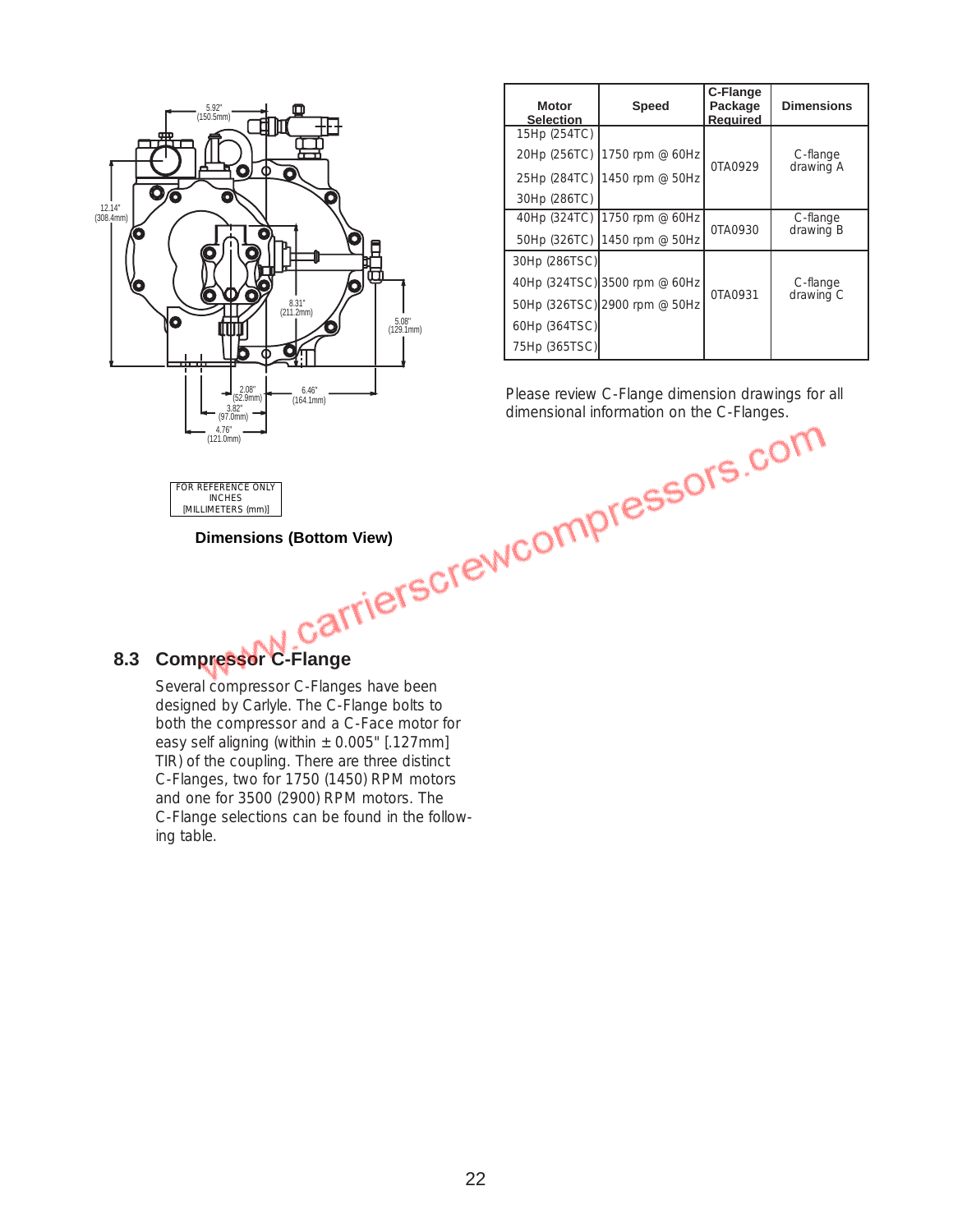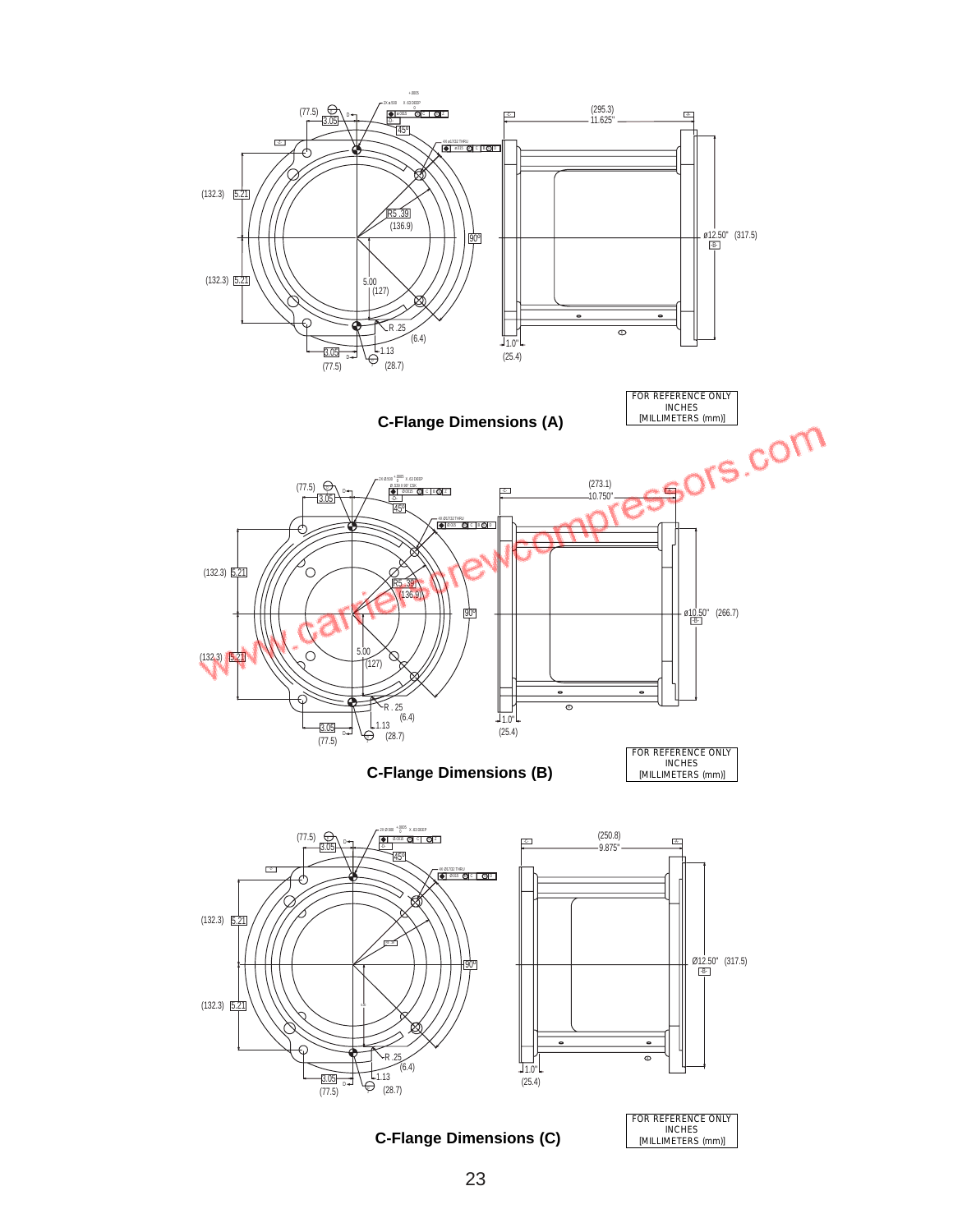# **8.4 Compressor Coupling**

A flexible Dodge coupling is used to direct couple the compressor to the motor shaft. To properly assemble the C-Flange and coupling onto the compressor, follow the installation instructions for C-Flange and coupling supplied with the C-Flange packages.

The required coupling for each different motor size can be found in the following table. The coupling dimensions can be found in the figure below.

| <b>Motor</b><br><b>Selection</b> | Speed                              | <b>Motor</b><br><b>Shaft</b><br>Dia.<br>(Inch) | Coupling<br>Package<br><b>Required</b> |
|----------------------------------|------------------------------------|------------------------------------------------|----------------------------------------|
| 15Hp (254TC)<br>20Hp (256TC)     | 1750 rpm @ 60Hz<br>1450 rpm @ 50Hz | $1 - 5/8$                                      | 8TA0868B                               |
| 25Hp (284TC)<br>30Hp (286TC)     | 1750 rpm @ 60Hz<br>1450 rpm @ 50Hz | $1 - 7/8$                                      | 8TA0869B                               |
| 40Hp (324TC)<br>50Hp (326TC)     | 1750 rpm @ 60Hz<br>1450 rpm @ 50Hz | $2 - 1/8$                                      | 8TA0870B                               |
| 30Hp (286TSC)                    | 3500 rpm @ 60Hz<br>2900 rpm @ 50Hz | $1 - 5/8$                                      | 8TA0868B                               |
| 40Hp (324TSC)<br>50Hp (326TSC)   | 3500 rpm @ 60Hz                    |                                                |                                        |
| 60Hp (364TSC)                    | 2900 rpm @ 50Hz                    | $1 - 7/8$                                      | 8TA0869B                               |
| 75Hp (365TSC)                    |                                    |                                                |                                        |



All the 05T compressors have the same external physical dimensions, therefore the variables that will affect the overall dimensions of the assembly are the motor and C-Flange. The dimensional drawing shown in the 05T dimension drawing supplies the assembly dimensions with the different C-Flanges and motors.





**Coupling Dimensions**